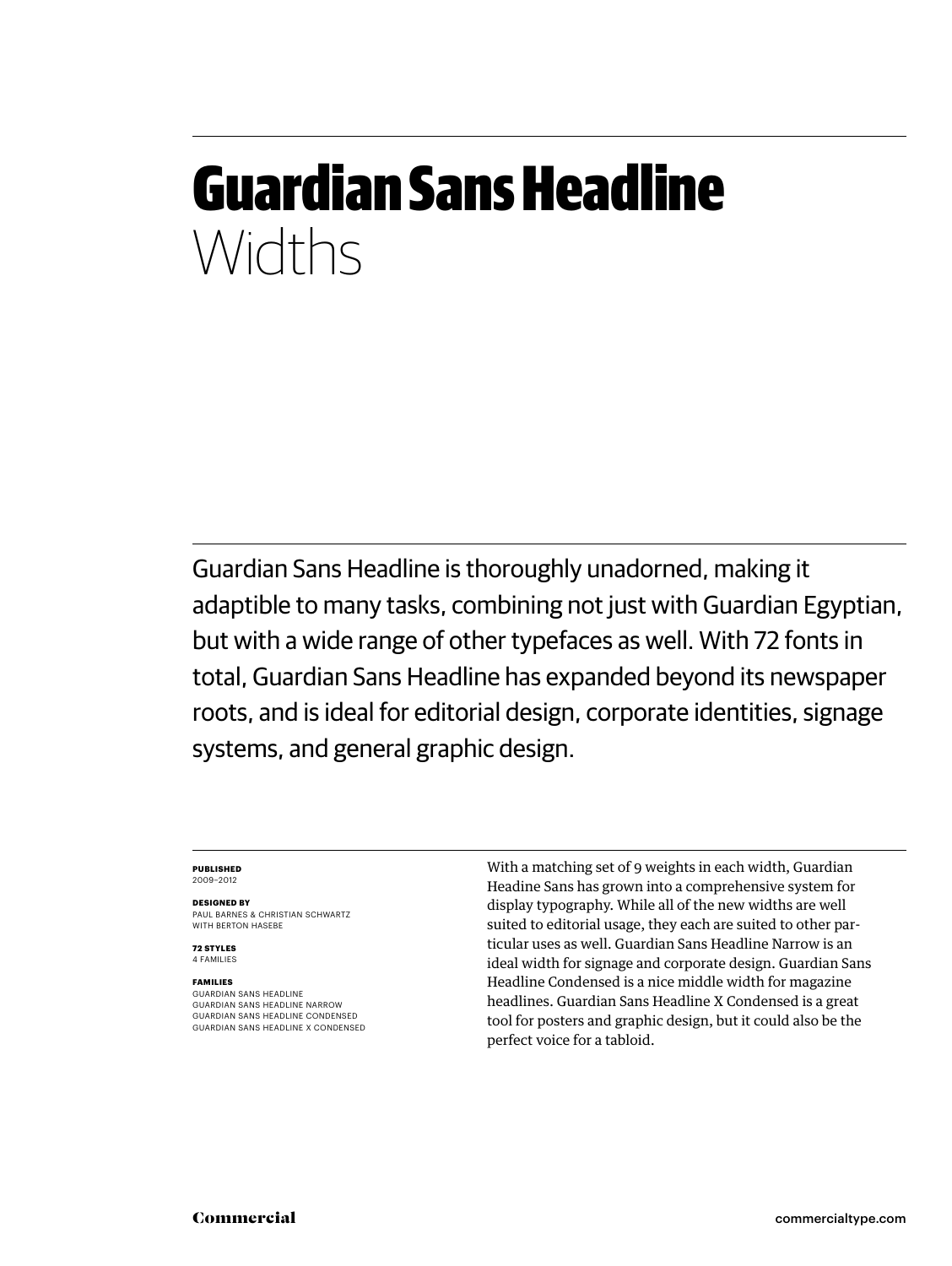## **HAIRLINE**

G*G* Guardian Sans

*Headline*

G*G*

thin

Guardian Sans *Headline*

**LIGHT** 

G*G* Guardian Sans *Headline*

REGUI AR

G*G* Guardian Sans *Headline*

**MEDIUM** 

Guardian Sans G*G*

*Headline*

**SEMIBOLD** 

**G***G* **Guardian Sans** *Headline*

**BOLD** 

**G***G* **Guardian Sans**

*Headline*

**BLACK** 

G*G* Guardian Sans *Headline*

ultra



**HAIRLINE** 

thin

light

G*G* Guardian Sans *Headline Narrow*

regular

G*G* Guardian Sans *Headline Narrow*

**MEDIUM** 

G*G*

G*G* Guardian Sans *Headline Narrow*

Guardian Sans *Headline Narrow*

**SEMIBOLD** 

**G***G* **Guardian Sans** *Headline Narrow*

**BOLD** 

**BLACK** 

ultra

G*G* Guardian Sans *Headline Narrow*

G*G* Guardian Sans *Headline Narrow*

**G***G* **Guardian Sans** *Headline Narrow*

G*G* Guardian Sans *Headline Narrow*



**HAIRLINE** 

*Headline Condensed*

thin

G*G* Guardian Sans *Headline Condensed*

**LIGHT** G*G*

Guardian Sans *Headline Condensed*

regular

G*G* Guardian Sans *Headline Condensed*

**MEDIUM** 

Guardian Sans *Headline Condensed* G*G*

**SEMIBOLD** 

**G***G* **Guardian Sans** *Headline Condensed*

## **BOLD**

**G***G* **Guardian Sans**

**BLACK** 

*Headline Condensed*

G*G*

Guardian Sans *Headline Condensed*



ultra

Guardian Sans *Headline Condensed* **HAIRLINE** 

G*G* Guardian Sans

*Headline X Condensed*

**THIN** 

G*G* Guardian Sans *Headline X Condensed*

G*G*

**LIGHT** 

Guardian Sans *Headline X Condensed*

regular

G*G* Guardian Sans *Headline X Condensed*

> **MEDIUM** G*G*

Guardian Sans *Headline X Condensed*

**SEMIBOLD** 

**G***G* **Guardian Sans**

*Headline X Condensed*

## **G***G*

**BOLD** 

*Headline X Condensed*

G*G* Guardian Sans

*Headline X Condensed*

Guardian Sans *Headline X Condensed*

**BLACK** 

**Guardian Sans**





ultra

## G*G*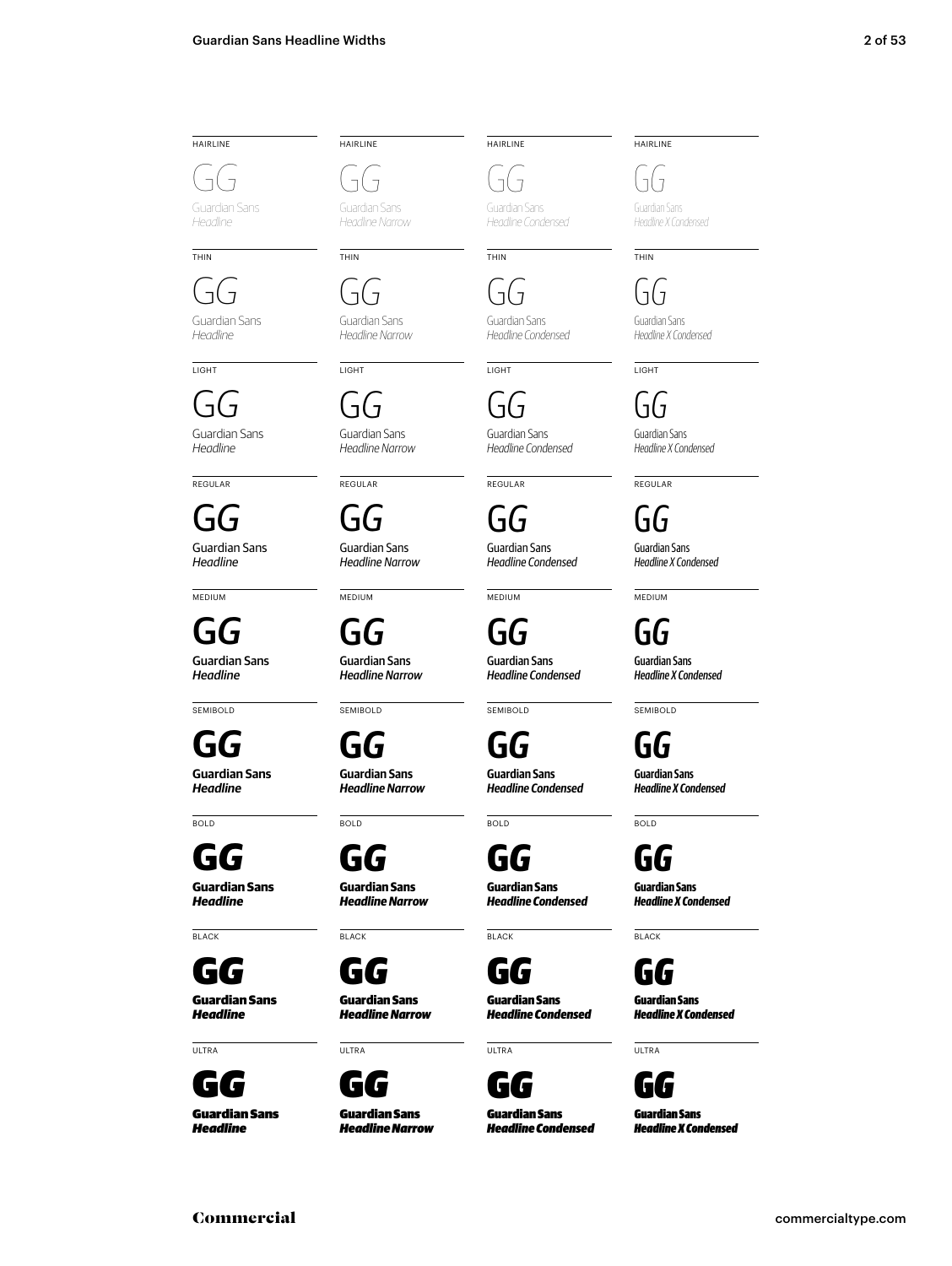





Southampton sans headline condensed ultra, 60 pt

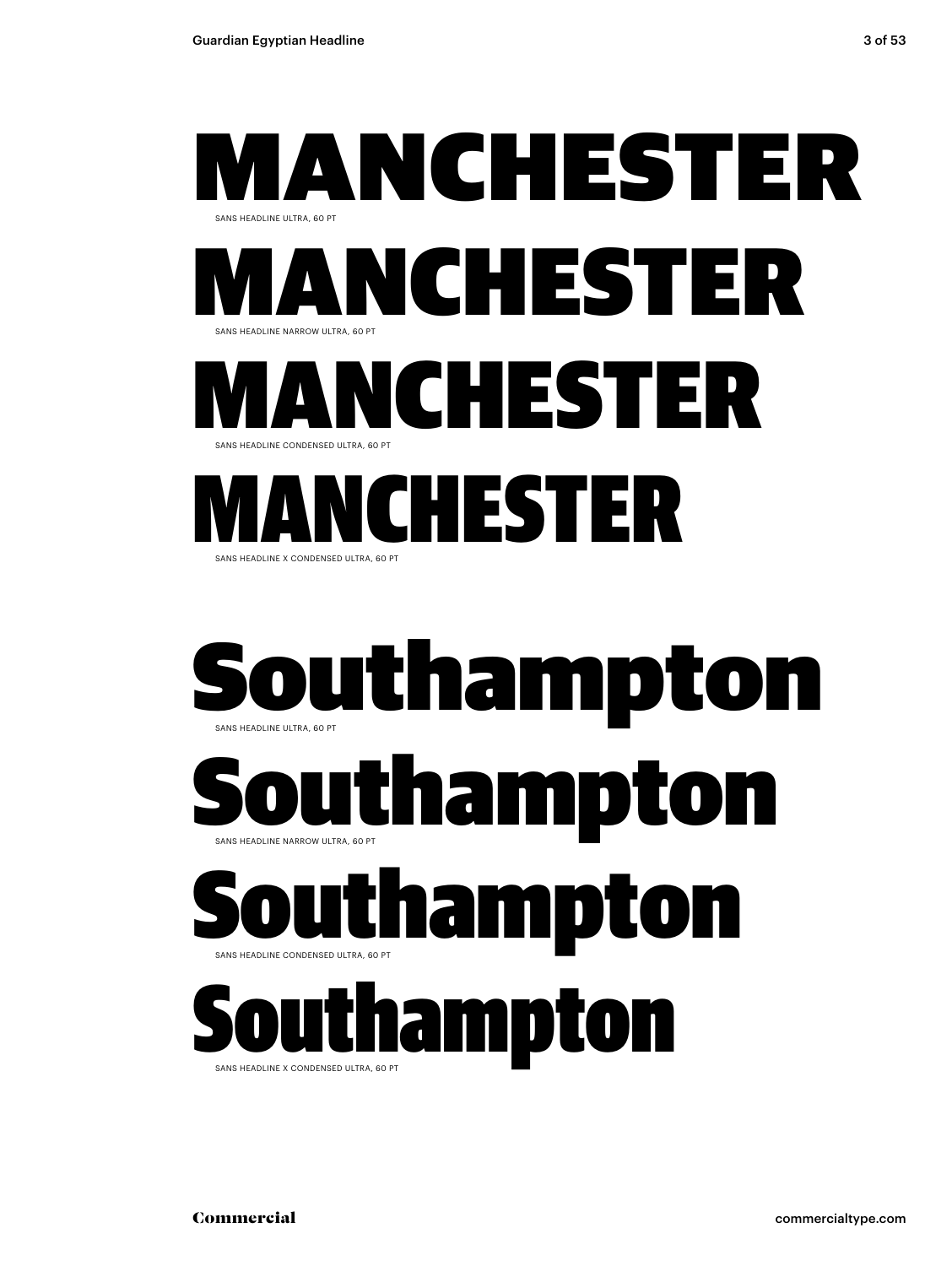



## Southampton sans headline condensed black, 60 pt

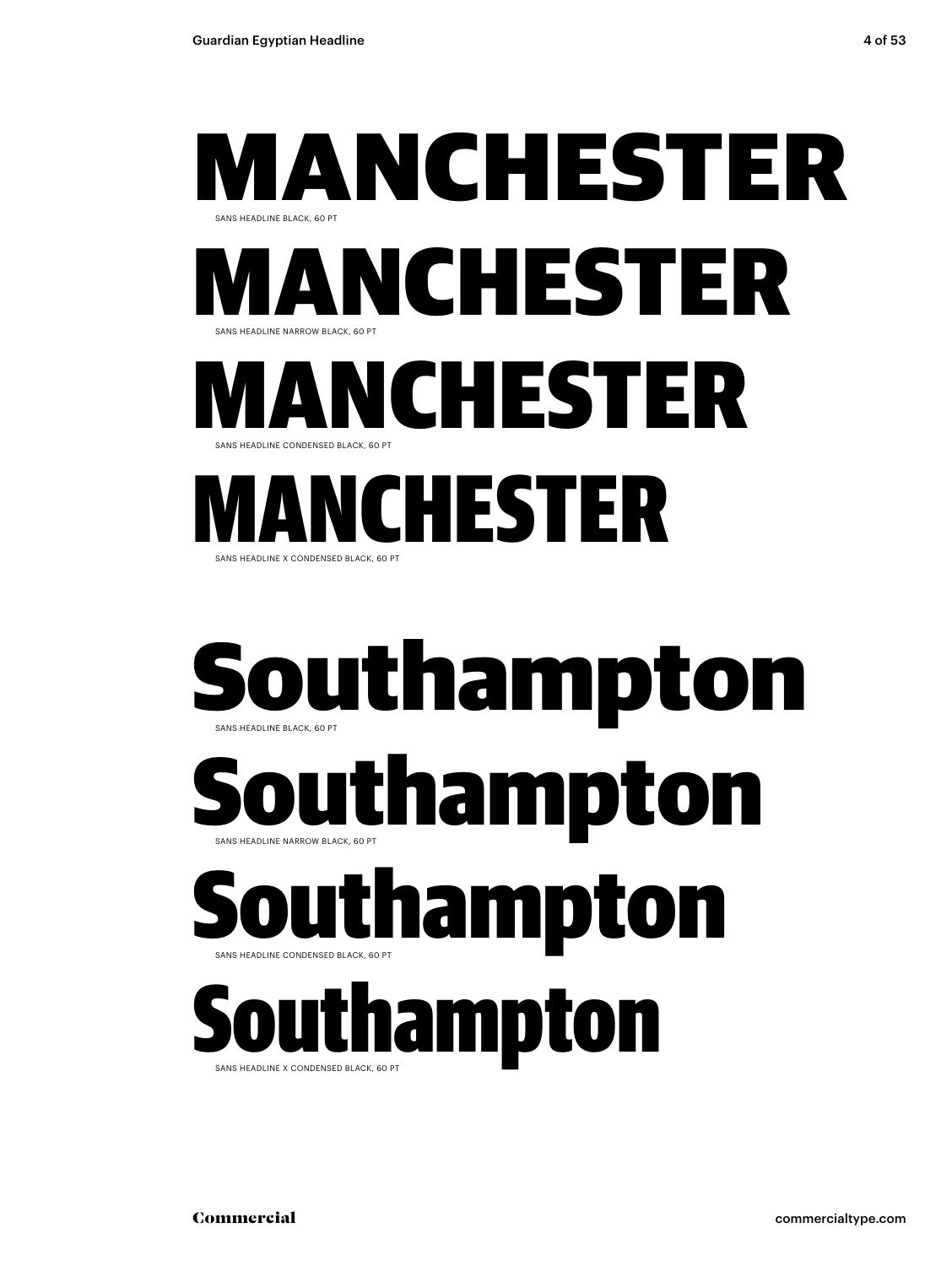**INS HEADLINE X CONDENSED BOLD, 60 PT** 



**Southampton** SANS HEADLINE NARROW BOLD, 60 PT sans headline bold, 60 pt **Southampton**

**Southampton** sans headline condensed bold, 60 pt

sans headline x condensed bold, 60 pt **Southampton**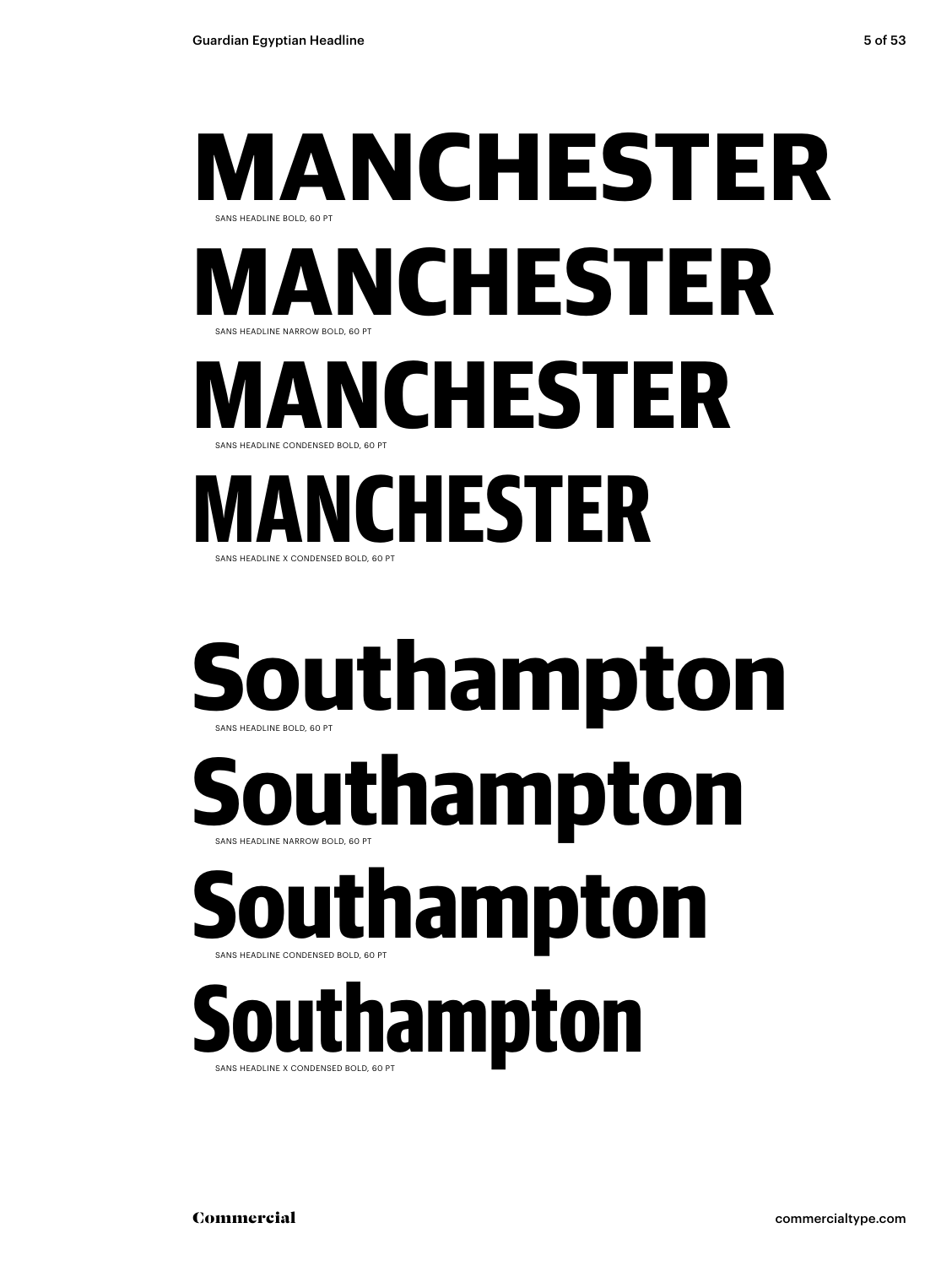# **manchester** sans headline narrow semibold, 60 pt sans headline semibold, 60 pt **manchester manchester**

sans headline condensed semibold, 60 pt

## sans headline x condensed semibold, 60 pt **manchester**

# **Southampton** sans headline semibold, 60 pt

sans headline narrow semibold, 60 pt **Southampton**

**Southampton** sans headline condensed semibold, 60 pt

sans headline x condensed semibold, 60 pt **Southampton**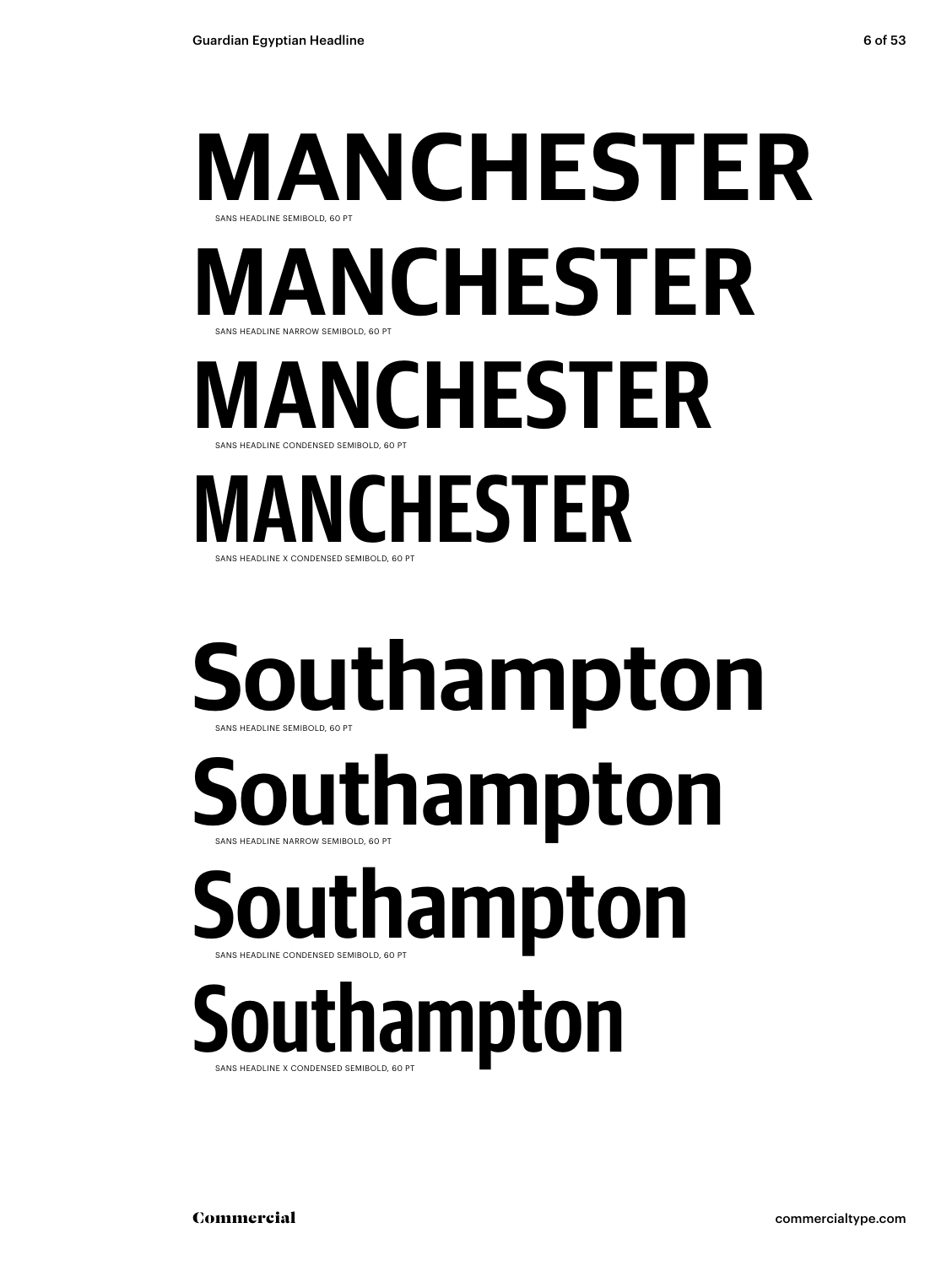sans headline x condensed medium, 60 pt

# manchester sans headline narrow medium, 60 pt sans headline medium, 60 pt manchester **MANCHESTER** sans headline condensed medium, 60 pt manchester

# Southampton sans headline medium, 60 pt

sans headline narrow medium, 60 pt Southampton

## Southampton sans headline condensed medium, 60 pt

## sans headline x condensed medium, 60 pt Southampton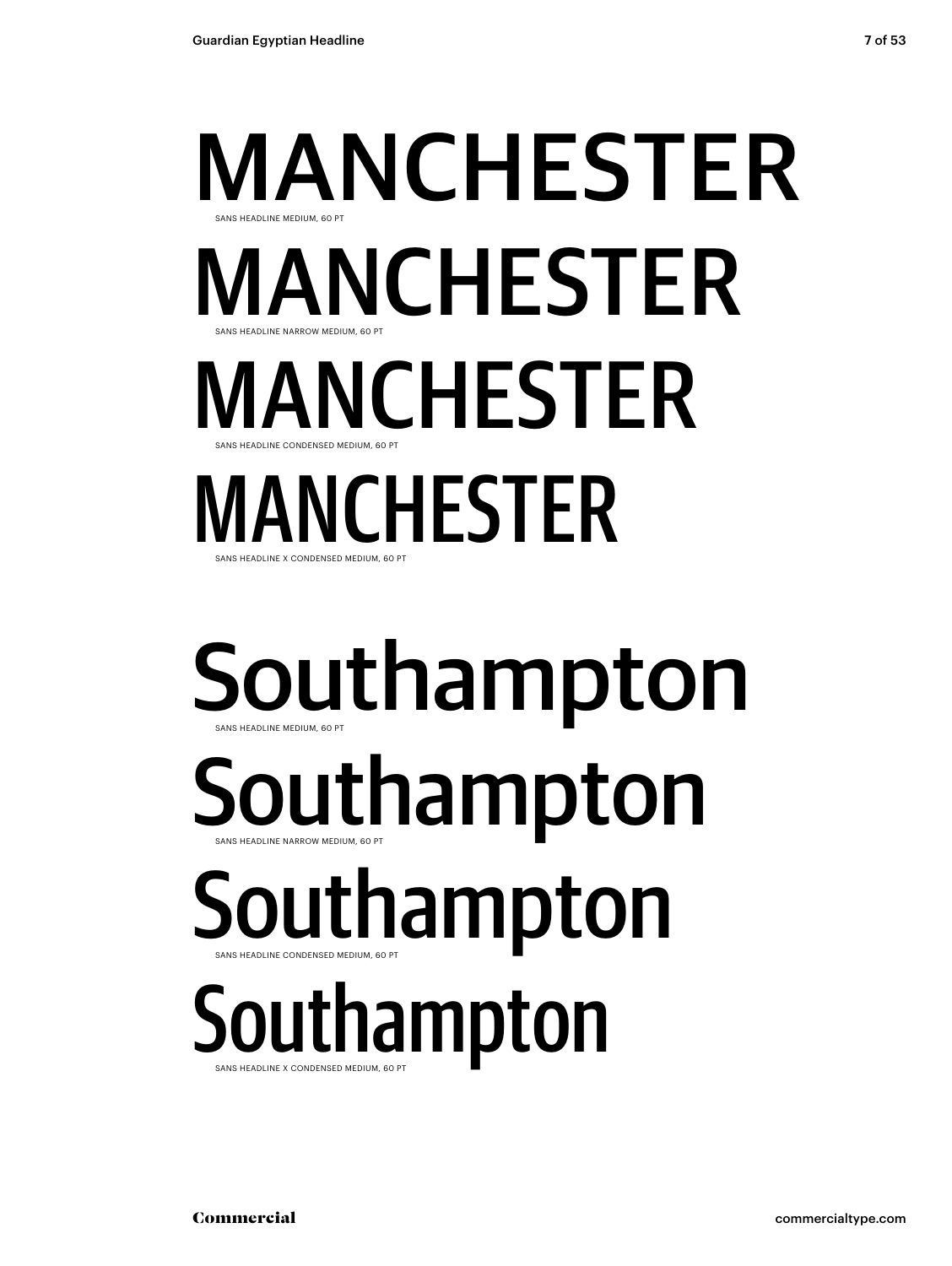sans headline x condensed regular, 60 pt

# manchester sans headline narrow regular, 60 pt sans headline regular, 60 pt **MANCHESTER** manchester sans headline condensed regular, 60 pt manchester

Southampton sans headline regular, 60 pt

sans headline narrow regular, 60 pt Southampton

Southampton sans headline condensed regular, 60 pt

sans headline x condensed regular, 60 pt Southampton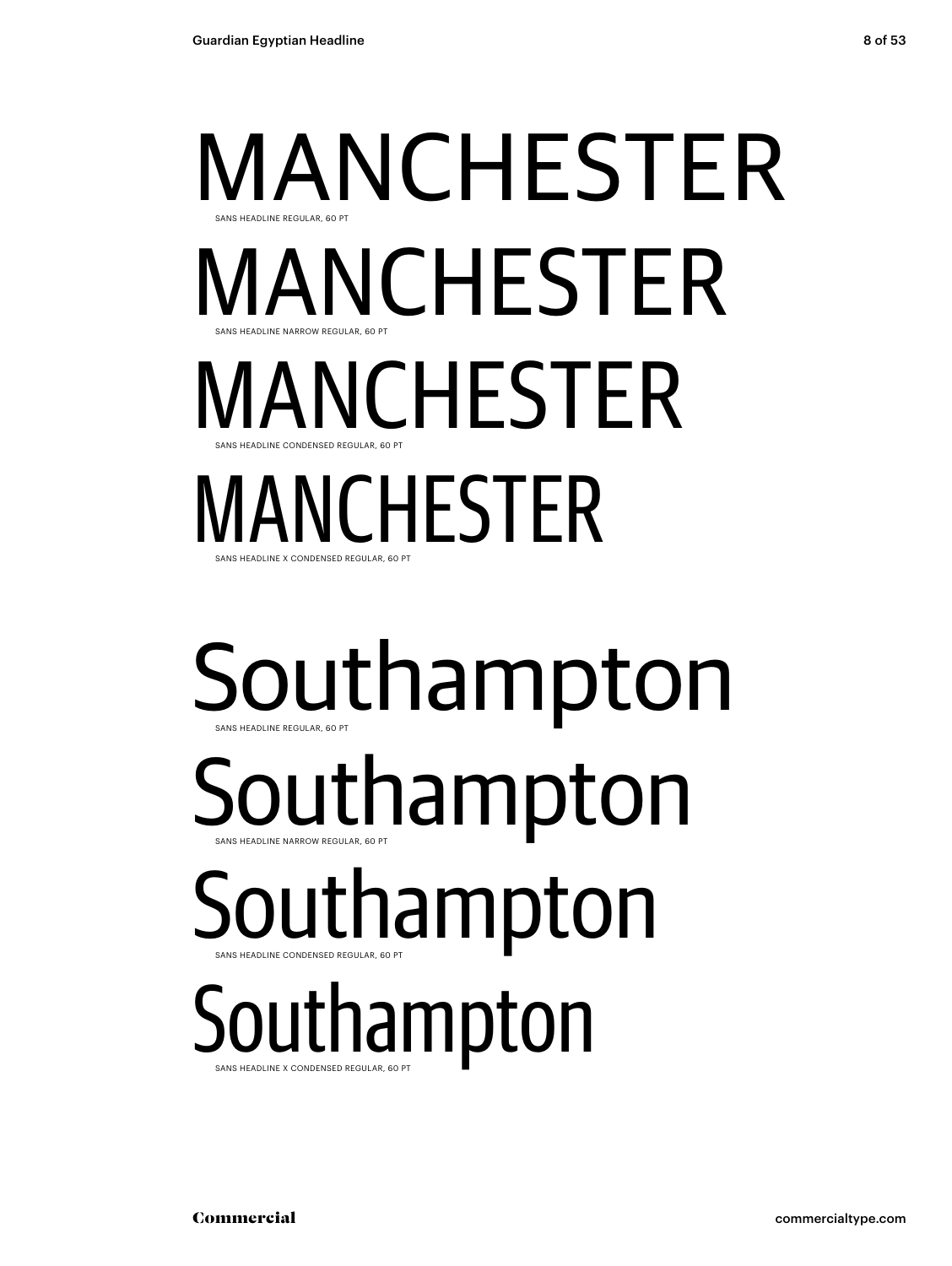# manchester sans headline narrow light, 60 pt sans headline light, 60 pt manchester manchester sans headline condensed light, 60 pt manchester

**SANS HEADLINE X CONDENSED LIGHT, 60 PT** 

# Southampton sans headline light, 60 pt

Southampton

## Southampton sans headline condensed light, 60 pt

sans headline x condensed light, 60 pt Southampton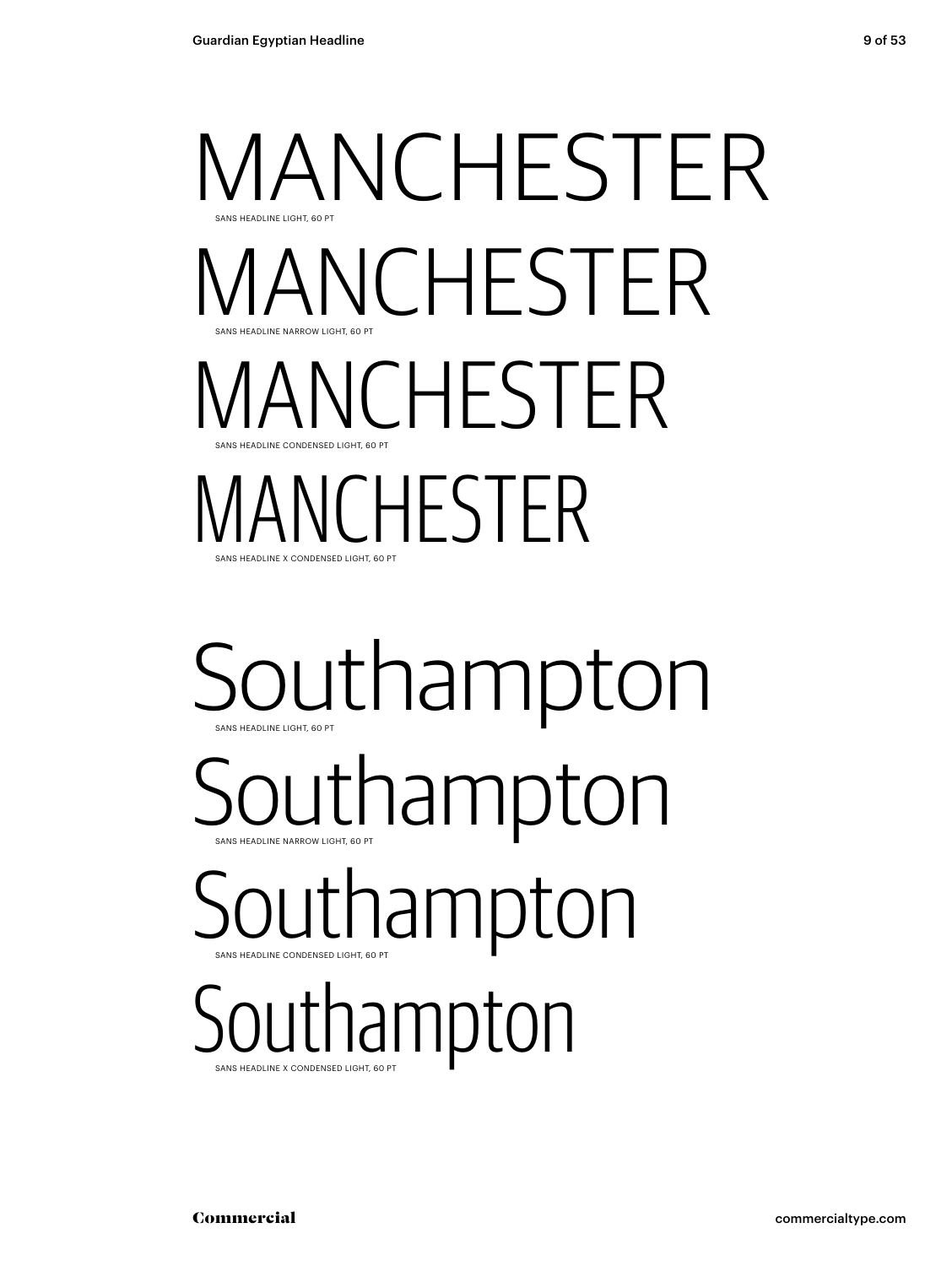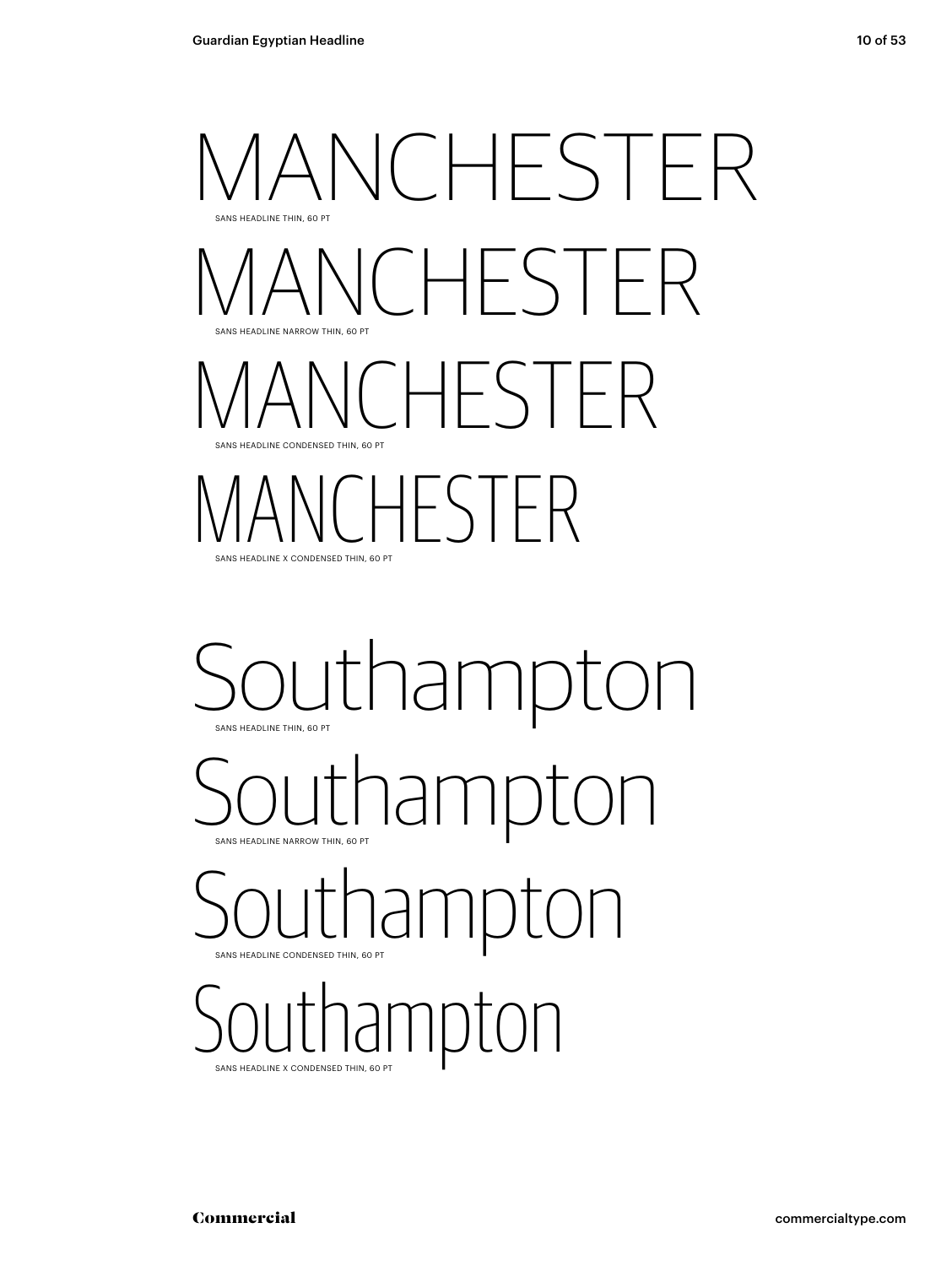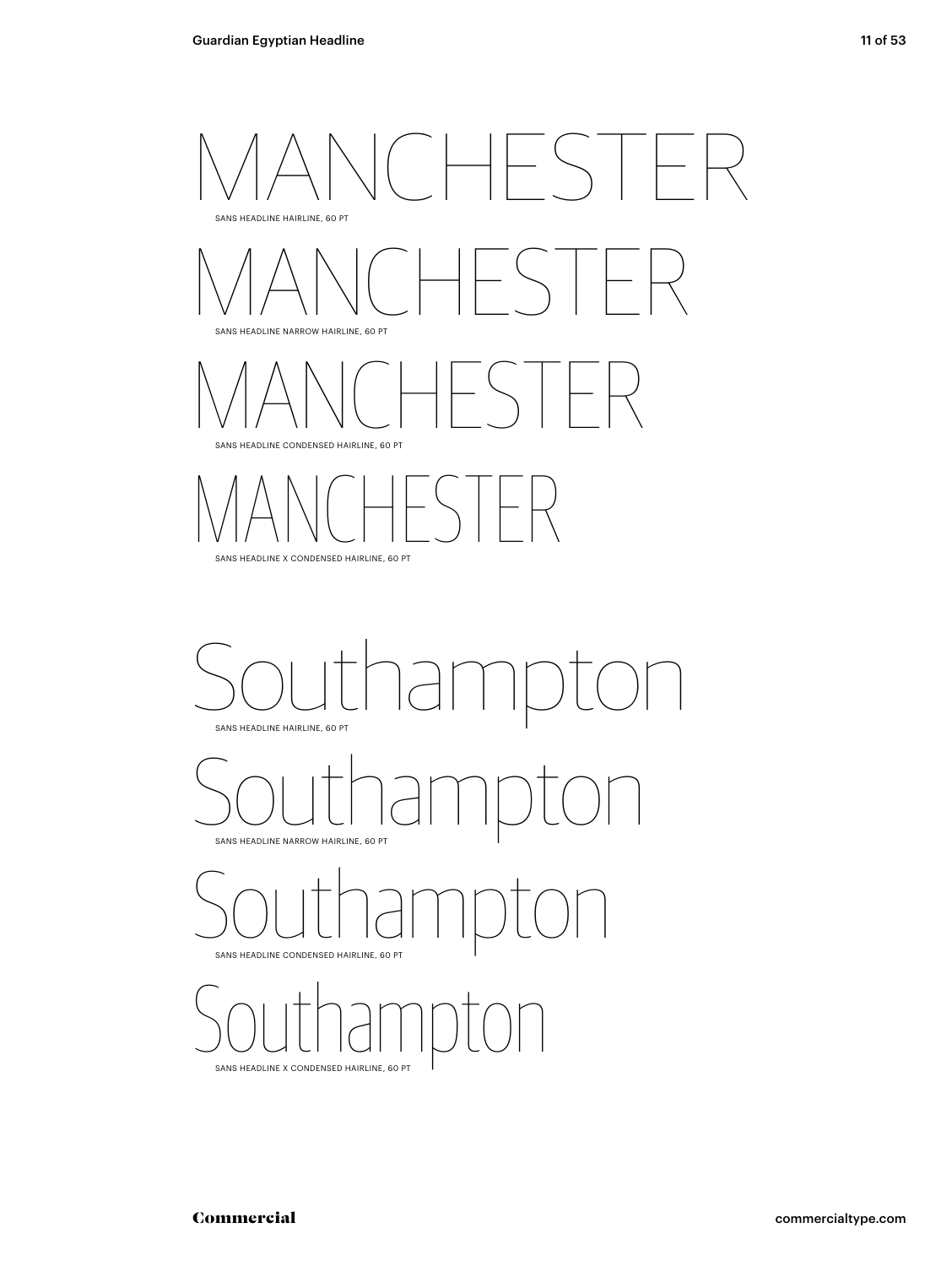# **Guardian Sans Headline**

Guardian Sans Headline is built of entirely unadorned forms, making it a typographic chameleon, combining well with a wide range of typefaces. In spite of their simplicity, the lightest and heaviest weights still have quite a bit of personality, while the rest of the family is characterized by respectable neutrality.

#### **Published** 2009

**Designed by** Paul Barnes & Christian Schwartz

**18 styles** 9 WEIGHTS W/ ITALICS

### **Features**

proportional lining figures proportional oldstyle figures fractions superscript/subscript

Typographic trends come and go, but the most enduring genre to come out of the past century is probably the humanist sans serif. Guardian Sans is more constructed than most of its peers, with little influence from handwriting or classical proportions, instead, like the Egyptian, sharing a clean, approachable openness with many contemporary Dutch sans serifs, combined with the more buttoned-up British attitude as typified in the classic Gill Sans.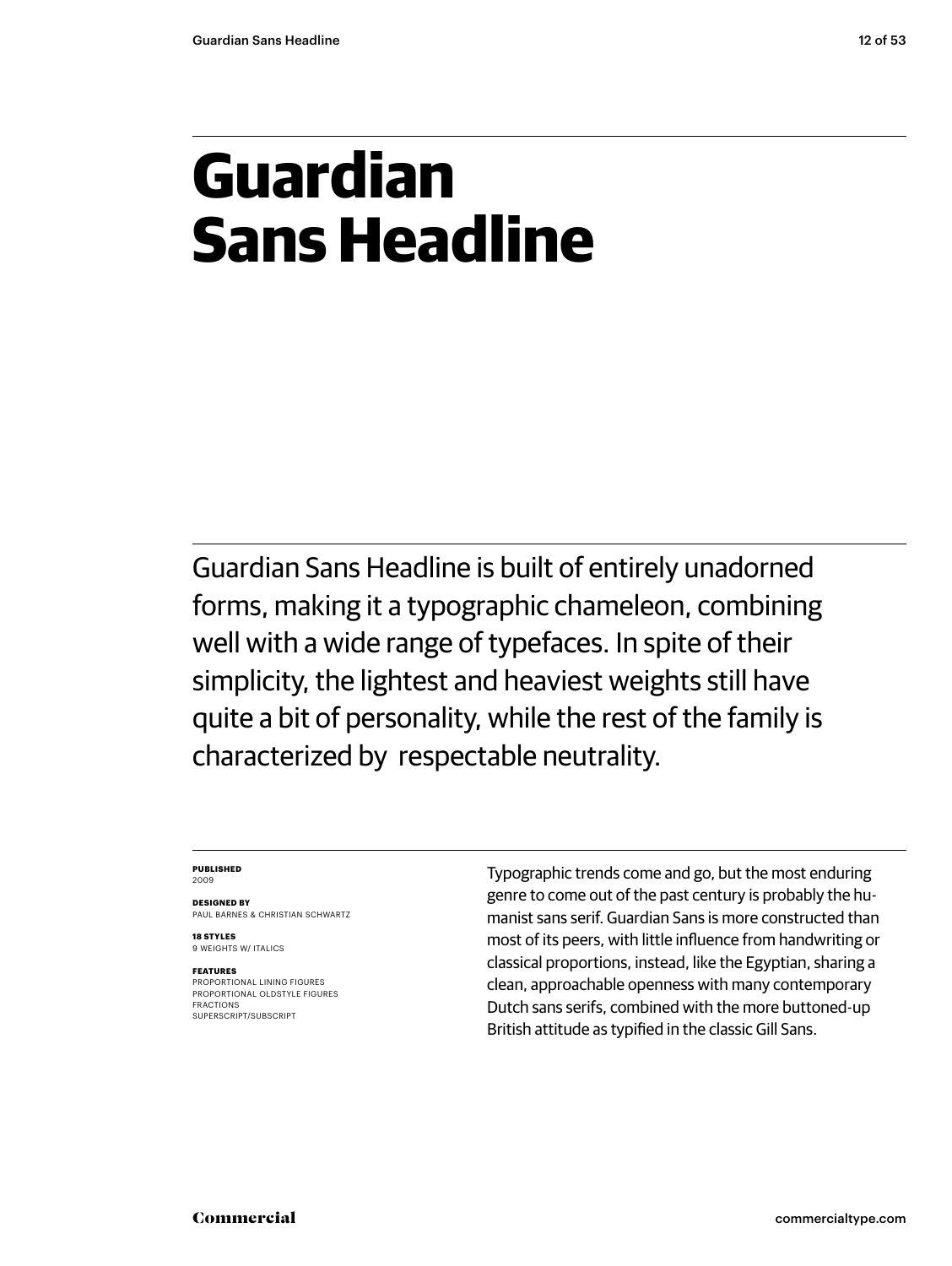Guardian Sans Headline Hairline *Guardian Sans Headline Hairline Italic* Guardian Sans Headline Thin *Guardian Sans Headline Thin Italic* Guardian Sans Headline Light *Guardian Sans Headline Light Italic* Guardian Sans Headline Regular *Guardian Sans Headline Regular Italic* Guardian Sans Headline Medium *Guardian Sans Headline Medium Italic* **Guardian Sans Headline Semibold** *Guardian Sans Headline Semibold Italic* **Guardian Sans Headline Bold** *Guardian Sans Headline Bold Italic* Guardian Sans Headline Black *Guardian Sans Headline Black Italic* Guardian Sans Headline Ultra *Guardian Sans Headline Ultra Italic*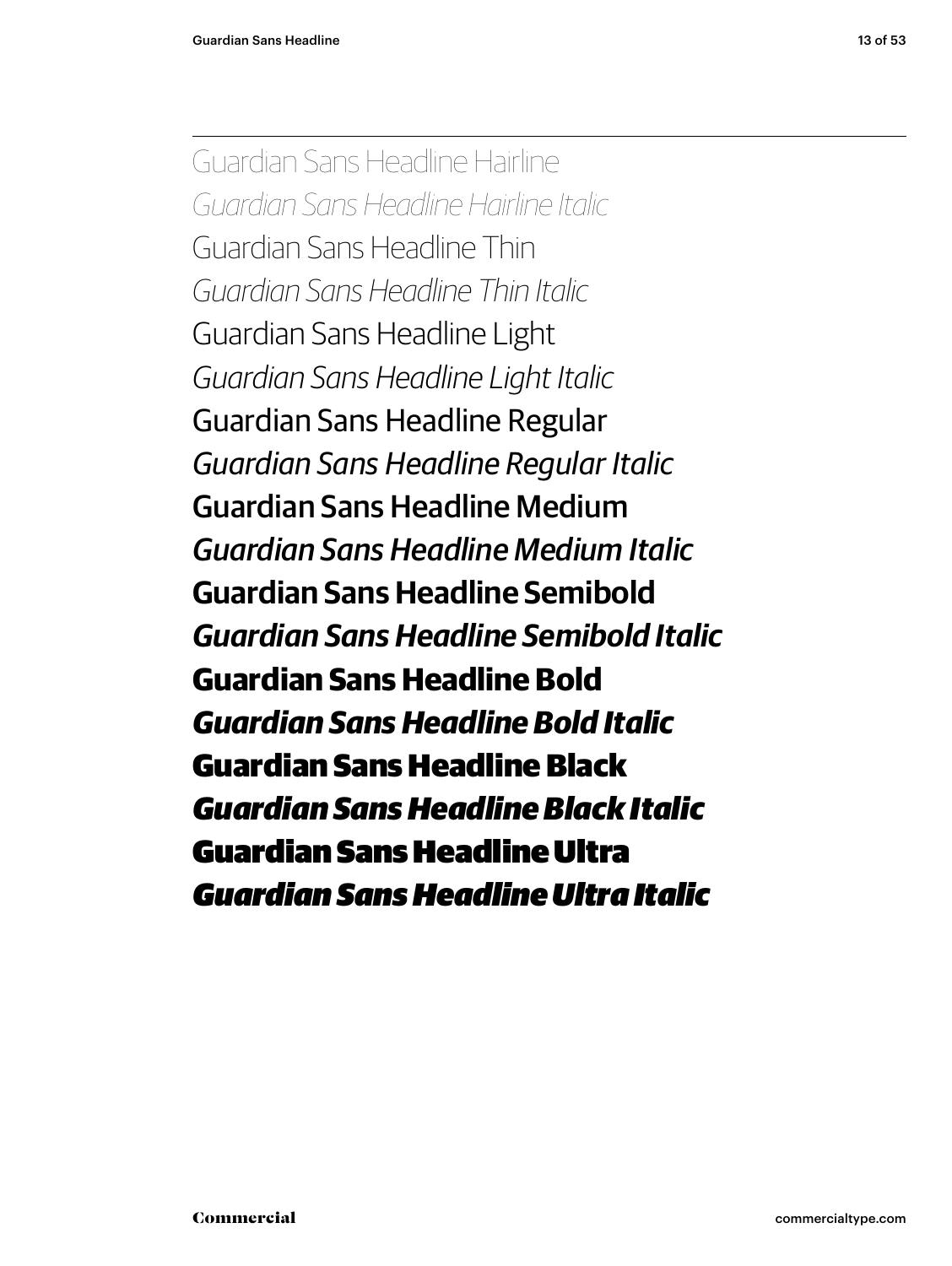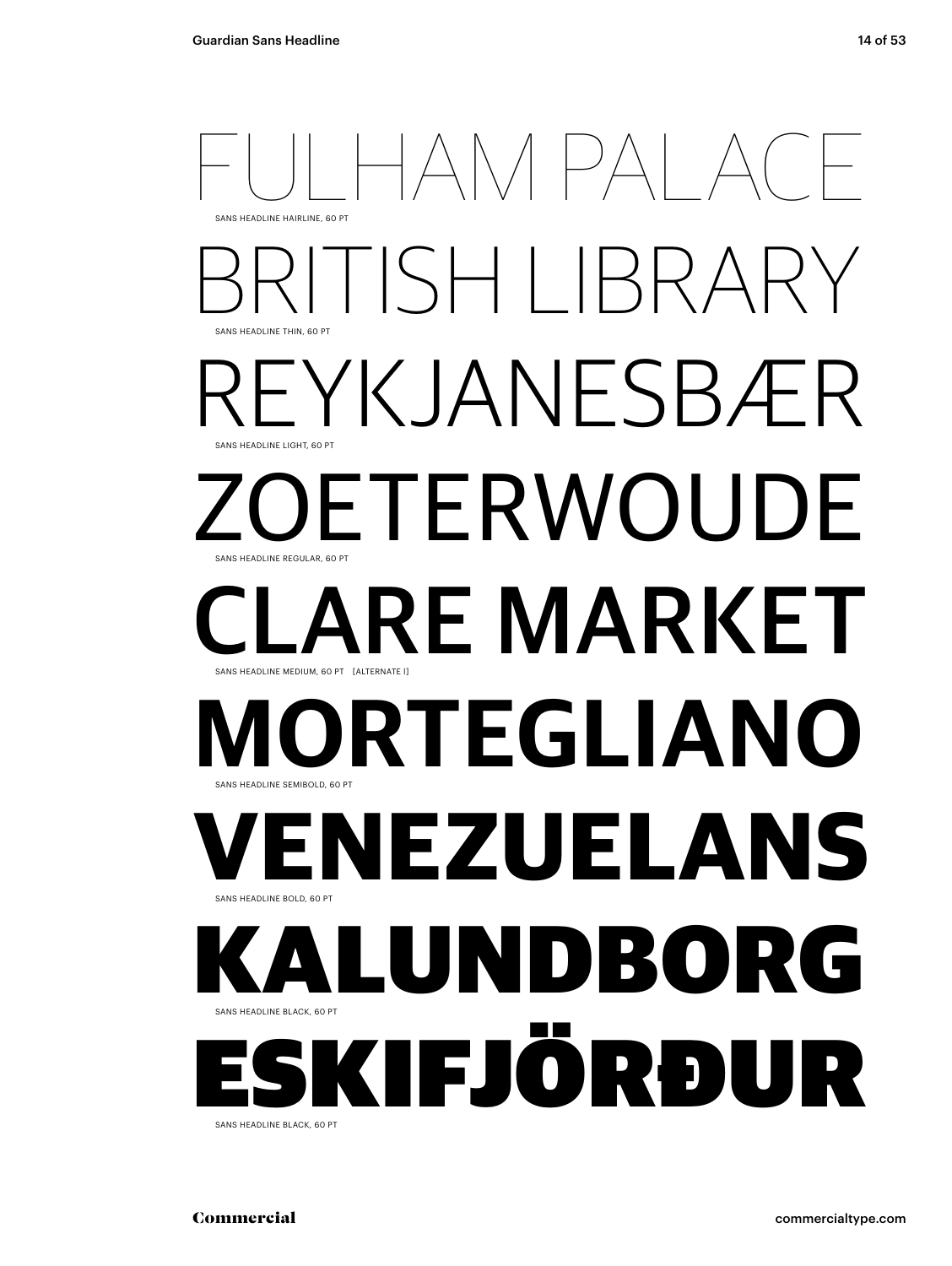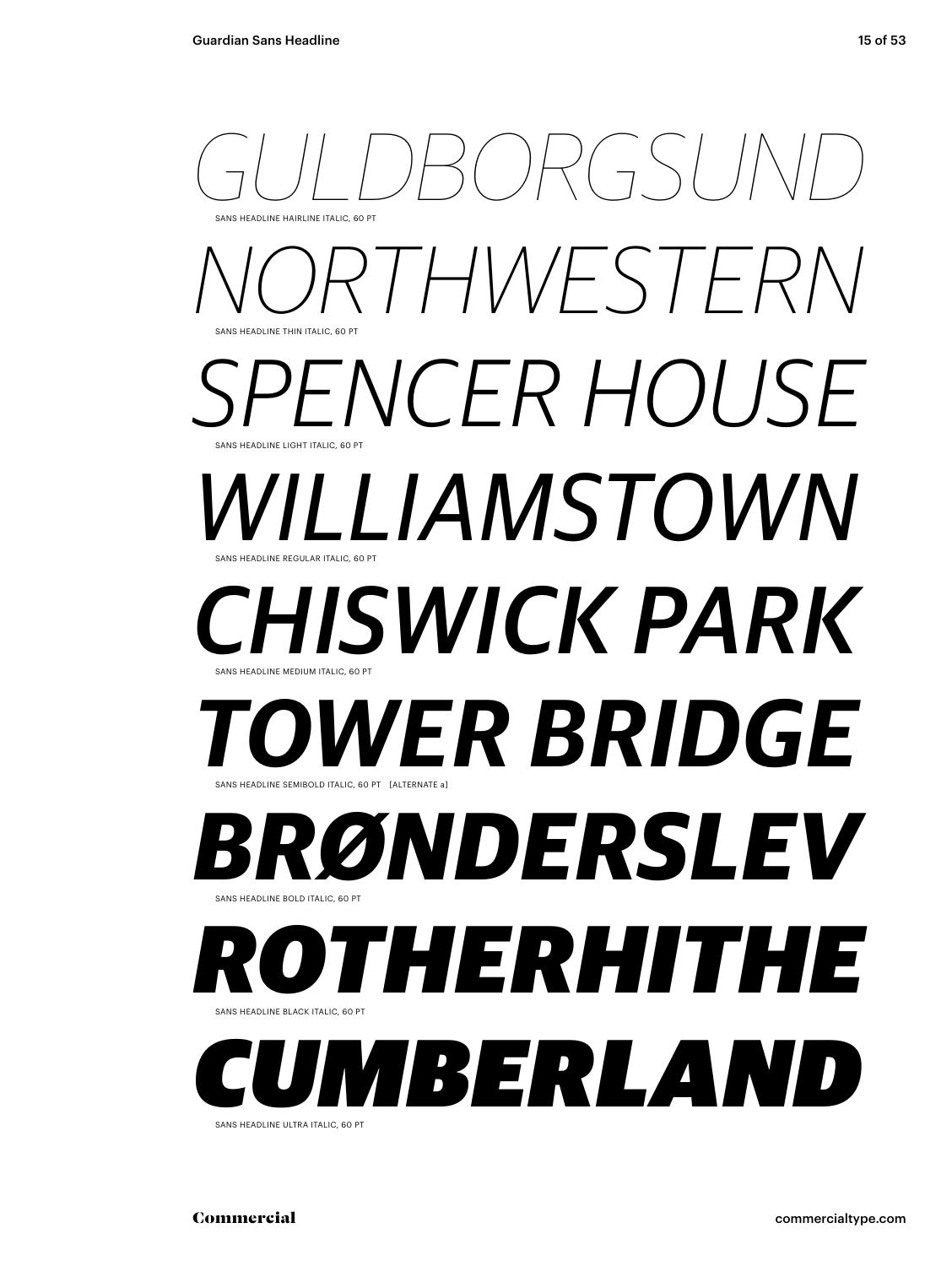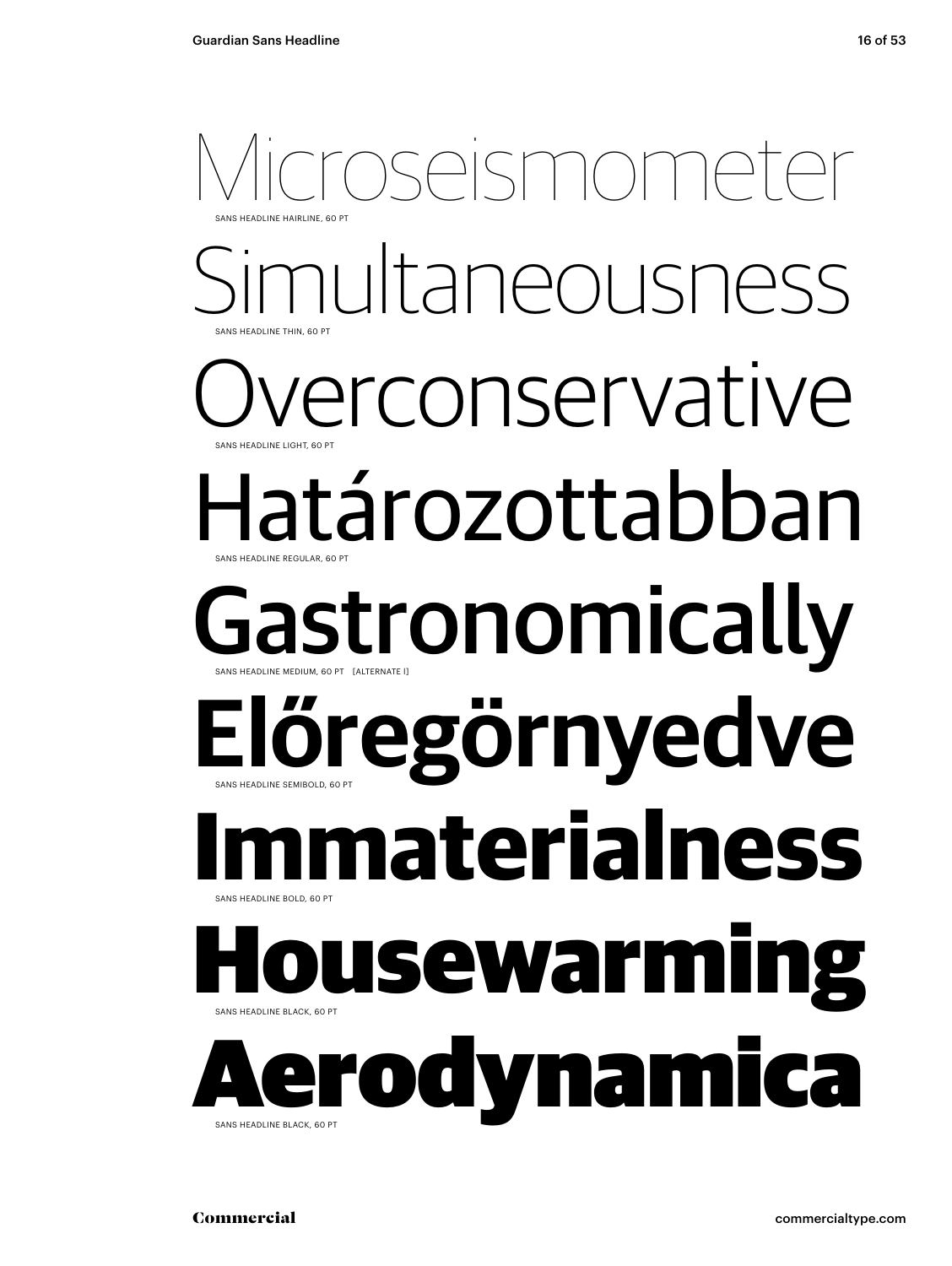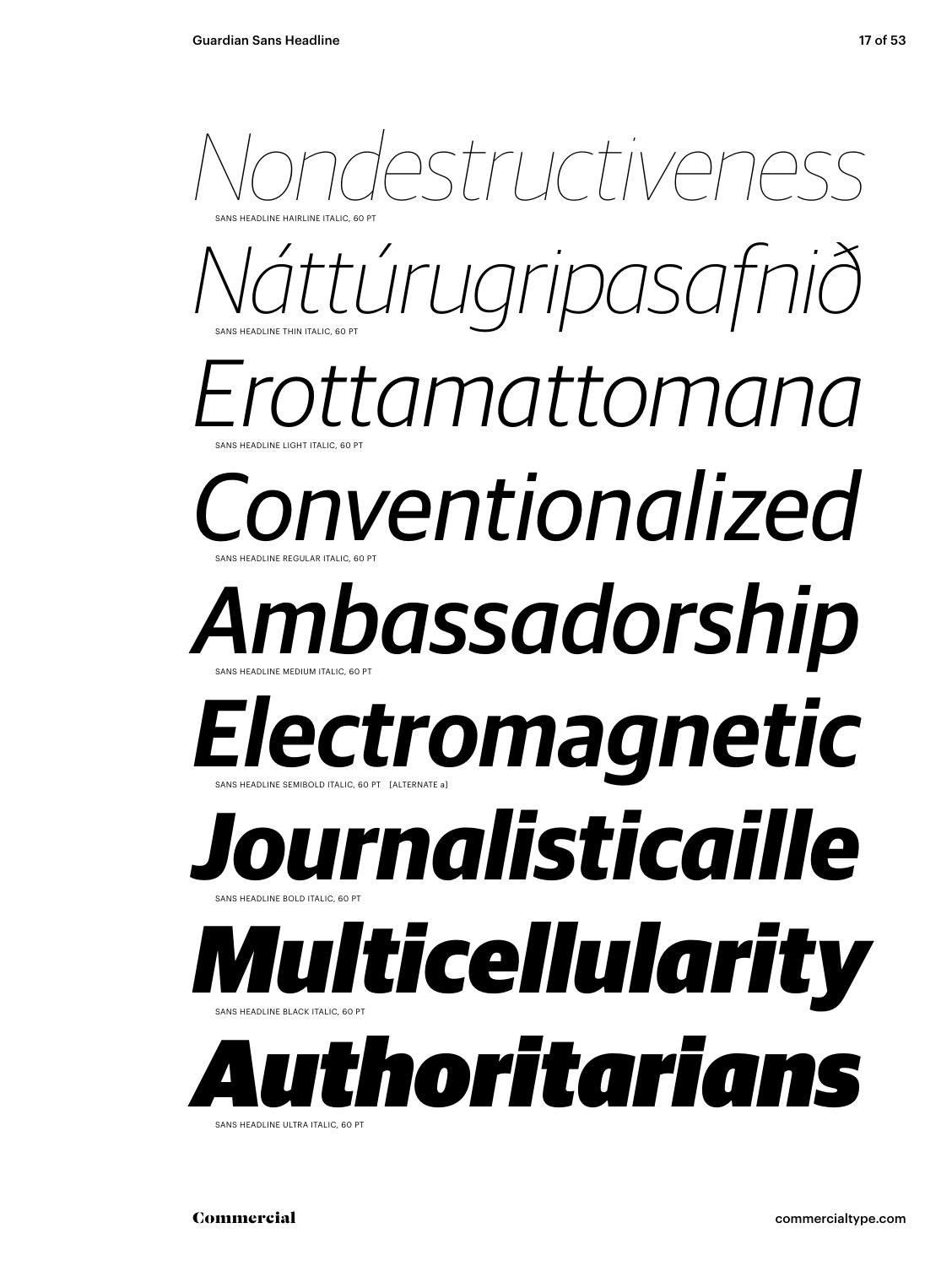# **Guardian Sans Headline Narrow**

Many types of graphic design require sans serifs which are compact enough to increase economy without appearing condensd. The Narrow width expands the versatility of Guardian Sans Headline, useful particularly in corporate identities and signage programs.

#### **Published** 2012

**Designed by** Berton Hasebe WITH Paul Barnes & Christian Schwartz

**18 styles** 9 WEIGHTS W/ ITALICS

### **Features**

proportional lining figures proportional oldstyle figures fractions superscript/subscript

The aim of expanding Guardian Sans Headline was to move the typeface beyond its roots in newspaper design and provide a flexible set of tools for a wide variety of graphic design. The Narrow has the clean and approachable character typical of a contemporary sans serif, but with a decidedly straightforward approach: no quirky details or rounded corners are necessary. A small selection of alternate forms – the g and l in the romans, and the *a*, *f* and *l* in the italics – give the family more flexibility, allowing the option of looking more traditionally humanist.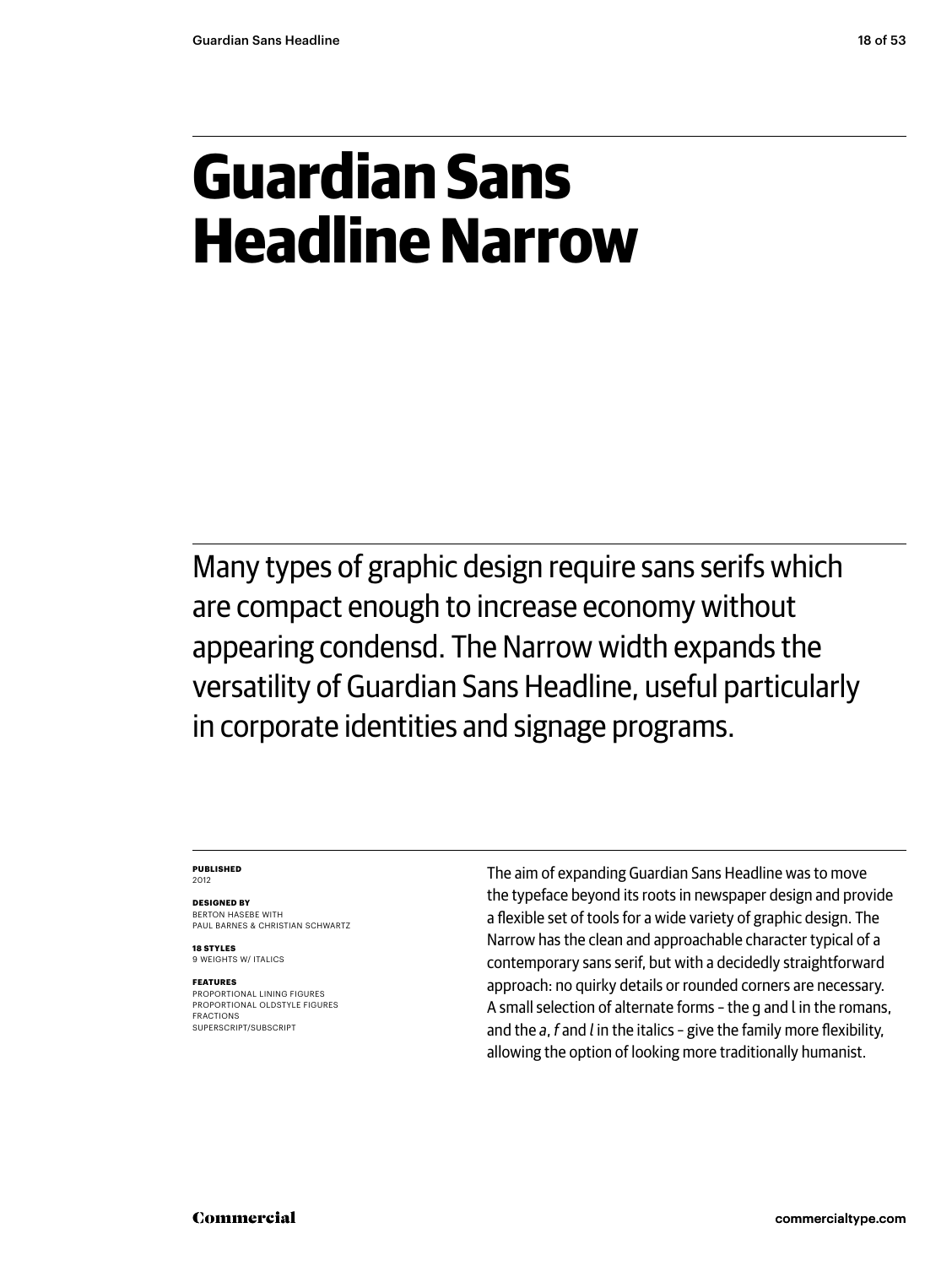Guardian Sans Headline Narrow Hairline *Guardian Sans Headline Narrow Hairline Italic* Guardian Sans Headline Narrow Thin *Guardian Sans Headline Narrow Thin Italic* Guardian Sans Headline Narrow Light *Guardian Sans Headline Narrow Light Italic* Guardian Sans Headline Narrow Regular *Guardian Sans Headline Narrow Regular Italic* Guardian Sans Headline Narrow Medium *Guardian Sans Headline Narrow Medium Italic* **Guardian Sans Headline Narrow Semibold** *Guardian Sans Headline Narrow Semibold Italic* **Guardian Sans Headline Narrow Bold** *Guardian Sans Headline Narrow Bold Italic* Guardian Sans Headline Narrow Black *Guardian Sans Headline Narrow Black Italic* Guardian Sans Headline Narrow Ultra *Guardian Sans Headline Narrow Ultra Italic*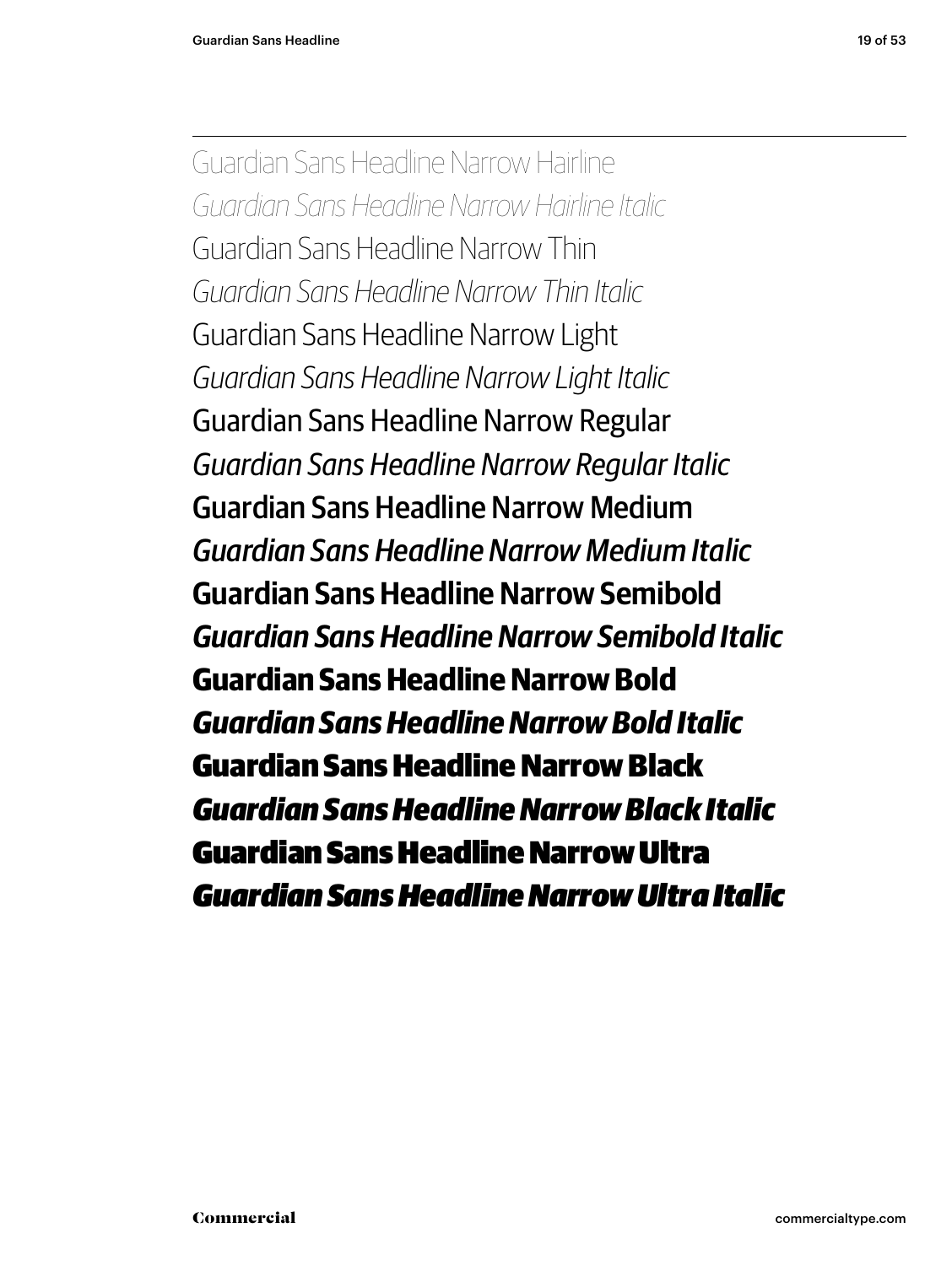## SOUTH YORKSHIRE sans Headline narrow HAIRLINE, 60 pt [alternate g] Y-TAARBÆK sans Headline narrow THIN, 60 pt H WEMBL sans Headline narrow LIGHT, 60 pt Fshat Memaliaj sans Headline narrow REGULAR, 60 pt LA-NÕMME sans Headline narrow MEDIUM, 60 pt [alternate l] UNSCHWEI G sans Headline narrow SEMIBOLD, 60 pt **Fushë-Bulqizë** SANS HEADLINE NARROW BOLD, 60 PT CRANENDONCK sans Headline narrow BLACK, 60 pt **Harry American Property Avenue** ÄMEENLINNA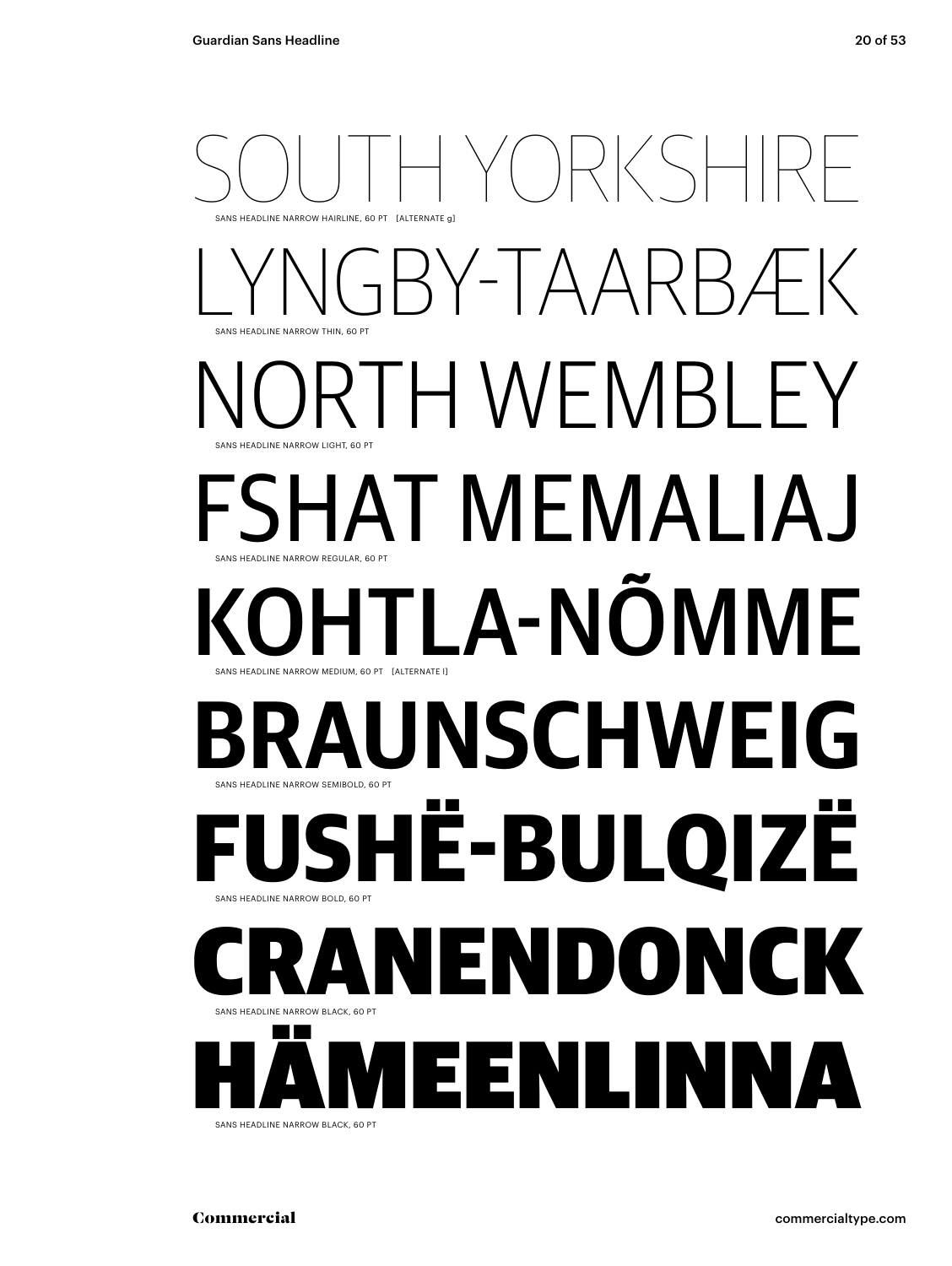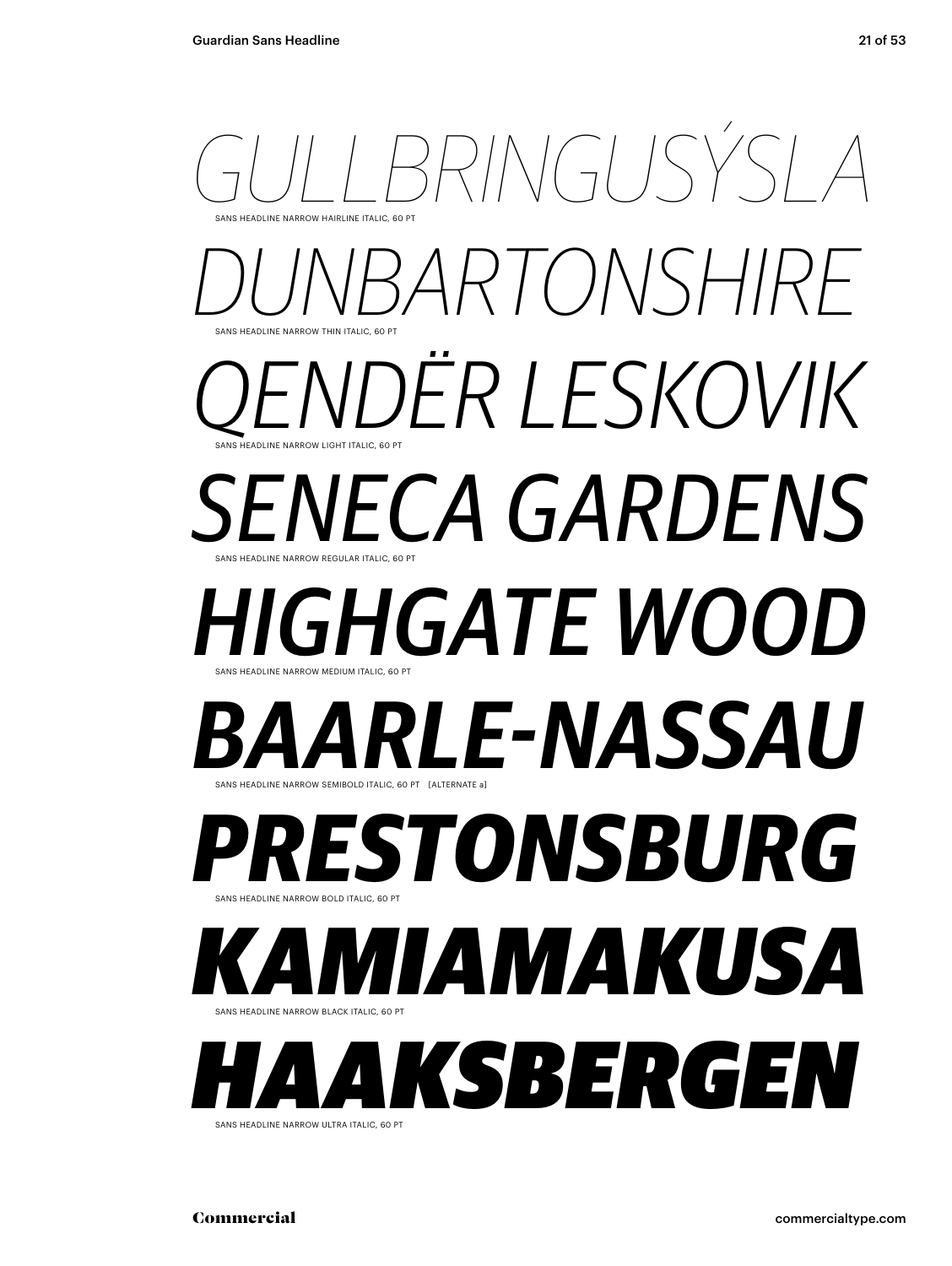## Itse Heuvel sans Headline narrow THIN, 60 pt SANS HEADLINE NARROW HAIRLINE, 60 PT [ALTERNATE g] exicon of Love Hódmezővásárhely sans Headline narrow REGULAR, 60 pt sans Headline narrow LIGHT, 60 pt Mill en Sint Hubert Masaki Kobayashi sans Headline narrow SEMIBOLD, 60 pt sans Headline narrow MEDIUM, 60 pt [alternate l] int-Barthélemy **Runications** sans Headline narrow BLACK, 60 pt sans Headline narrow BOLD, 60 pt ětihodnosti RANS HEADLINE NARR plutionizi SANS HEADLINE NARROW BLACK, 60 PT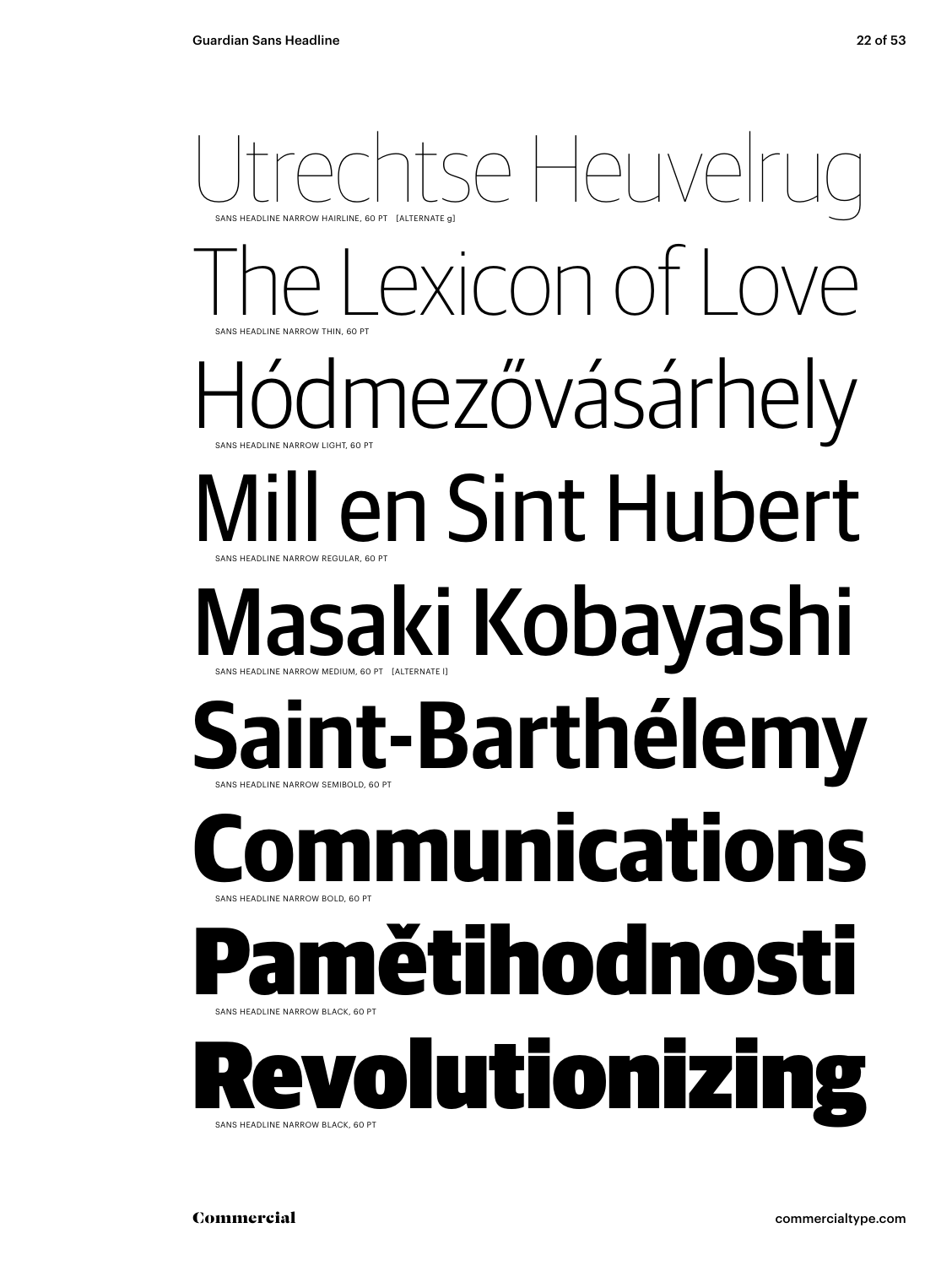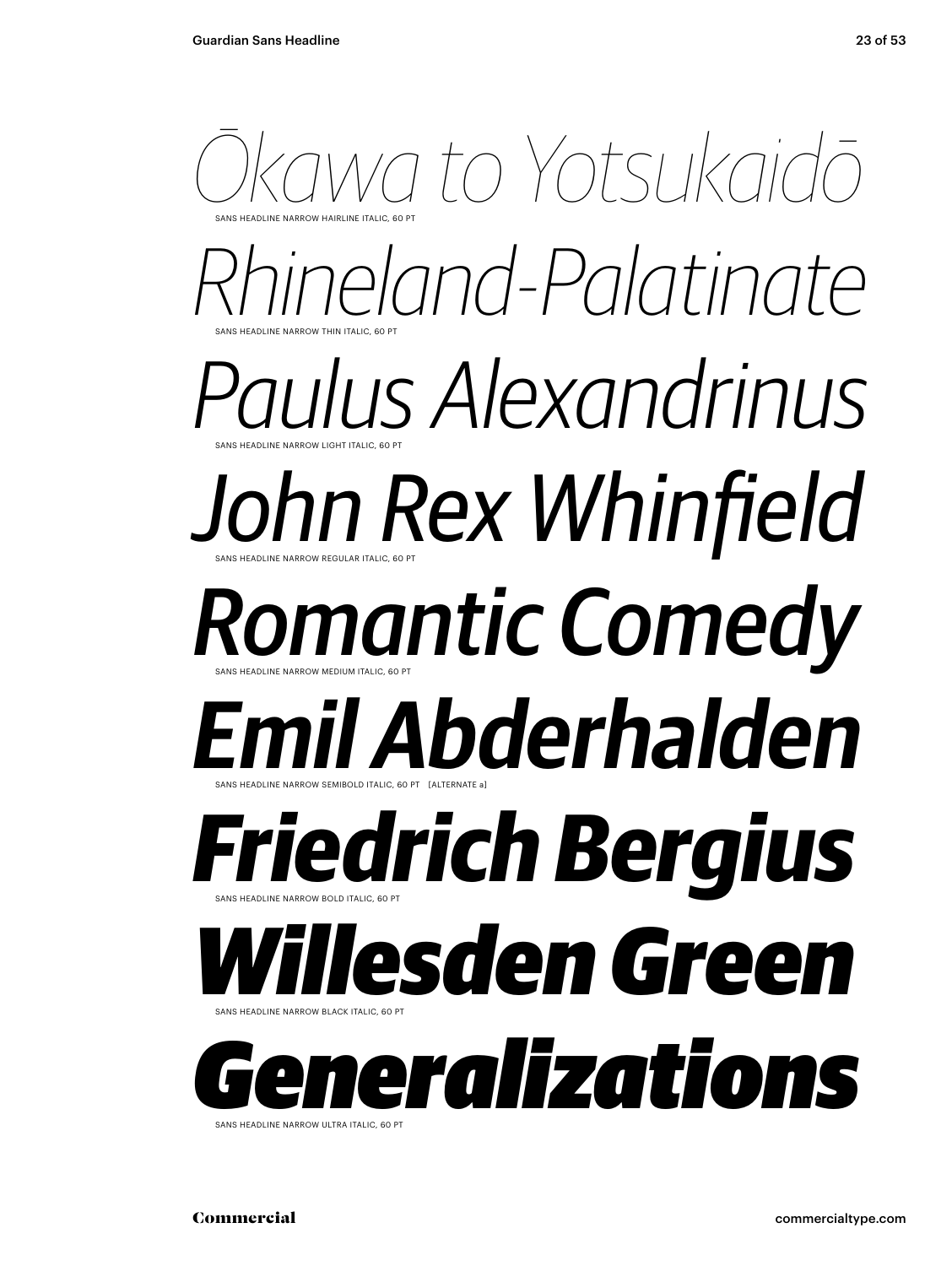# **Guardian Sans Headline Condensed**

Headlines of all kinds have one thing in common: a great deal to say and not enough space to say it in. Guardian Headline Sans Condensed solves this without becoming cramped or squashed, maintaining the same quiet, neutral tone of the normal width.

#### **Published** 2012

**Designed by** BERTON HASEBE WITH Paul Barnes & Christian Schwartz

**18 styles** 9 WEIGHTS W/ ITALICS

### **Features**

proportional lining figures proportional oldstyle figures fractions superscript/subscript

One of the most enduring fashions of the Twentieth century is the humanist sans serif, such as Johnston, Gill and Frutiger. In the Nineteenth century it was a fashion for condensed sans serifs, typified by the straight-sided forms beloved by printers for posters. Guardian Sans Headline takes a different approach to narrowness, subtly squaring the curves while retaining the integrity of the round bowls, keeping the humanist forms while regularizing the proportions for a more even rhythm.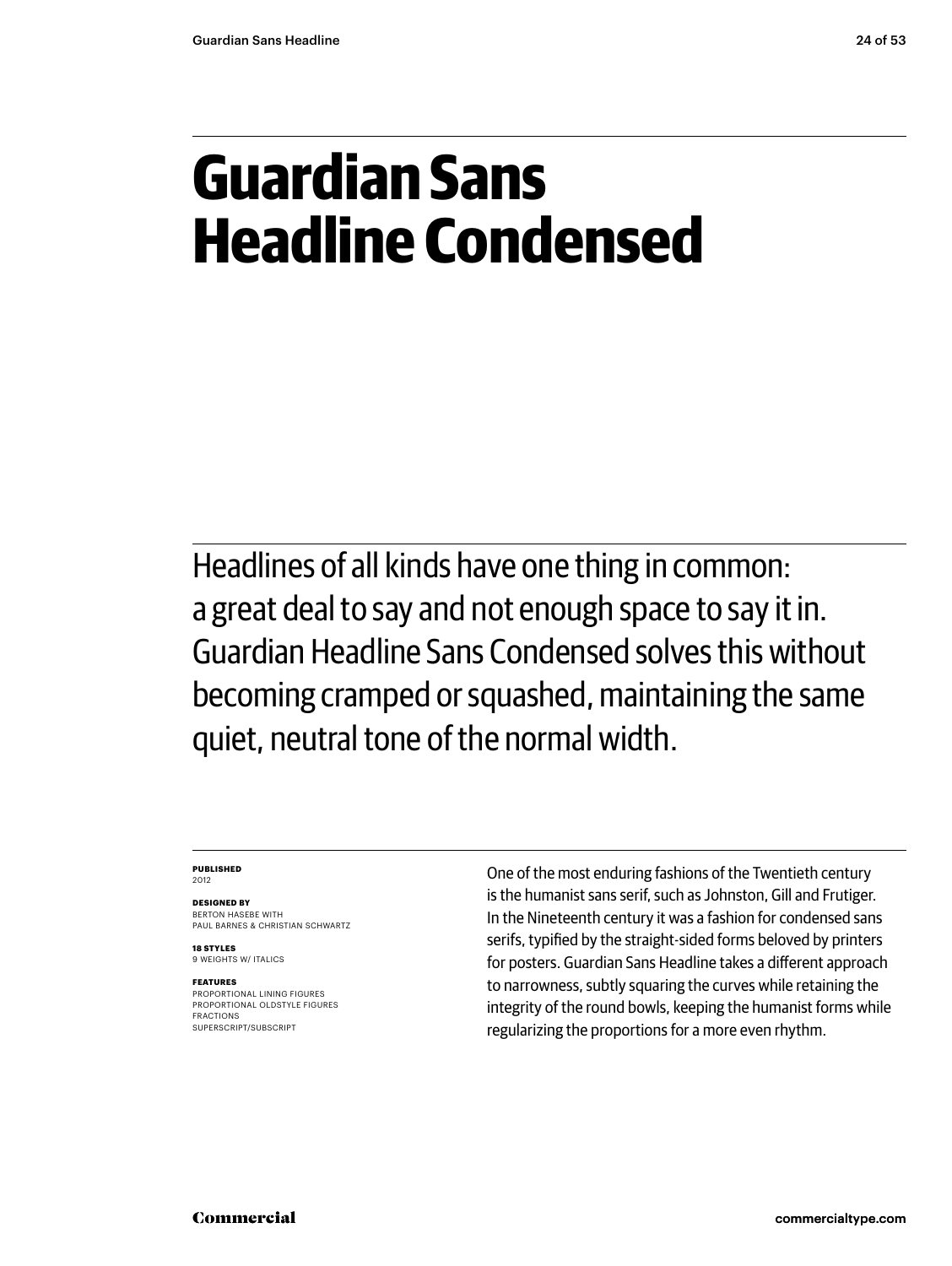Guardian Sans Headline Condensed Hairline *Guardian Sans Headline Condensed Hairline Italic* Guardian Sans Headline Condensed Thin *Guardian Sans Headline Condensed Thin Italic* Guardian Sans Headline Condensed Light *Guardian Sans Headline Condensed Light Italic* Guardian Sans Headline Condensed Regular *Guardian Sans Headline Condensed Regular Italic* Guardian Sans Headline Condensed Medium *Guardian Sans Headline Condensed Medium Italic* **Guardian Sans Headline Condensed Semibold** *Guardian Sans Headline Condensed Semibold Italic* **Guardian Sans Headline Condensed Bold** *Guardian Sans Headline Condensed Bold Italic* Guardian Sans Headline Condensed Black *Guardian Sans Headline Condensed Black Italic* Guardian Sans Headline Condensed Ultra *Guardian Sans Headline Condensed Ultra Italic*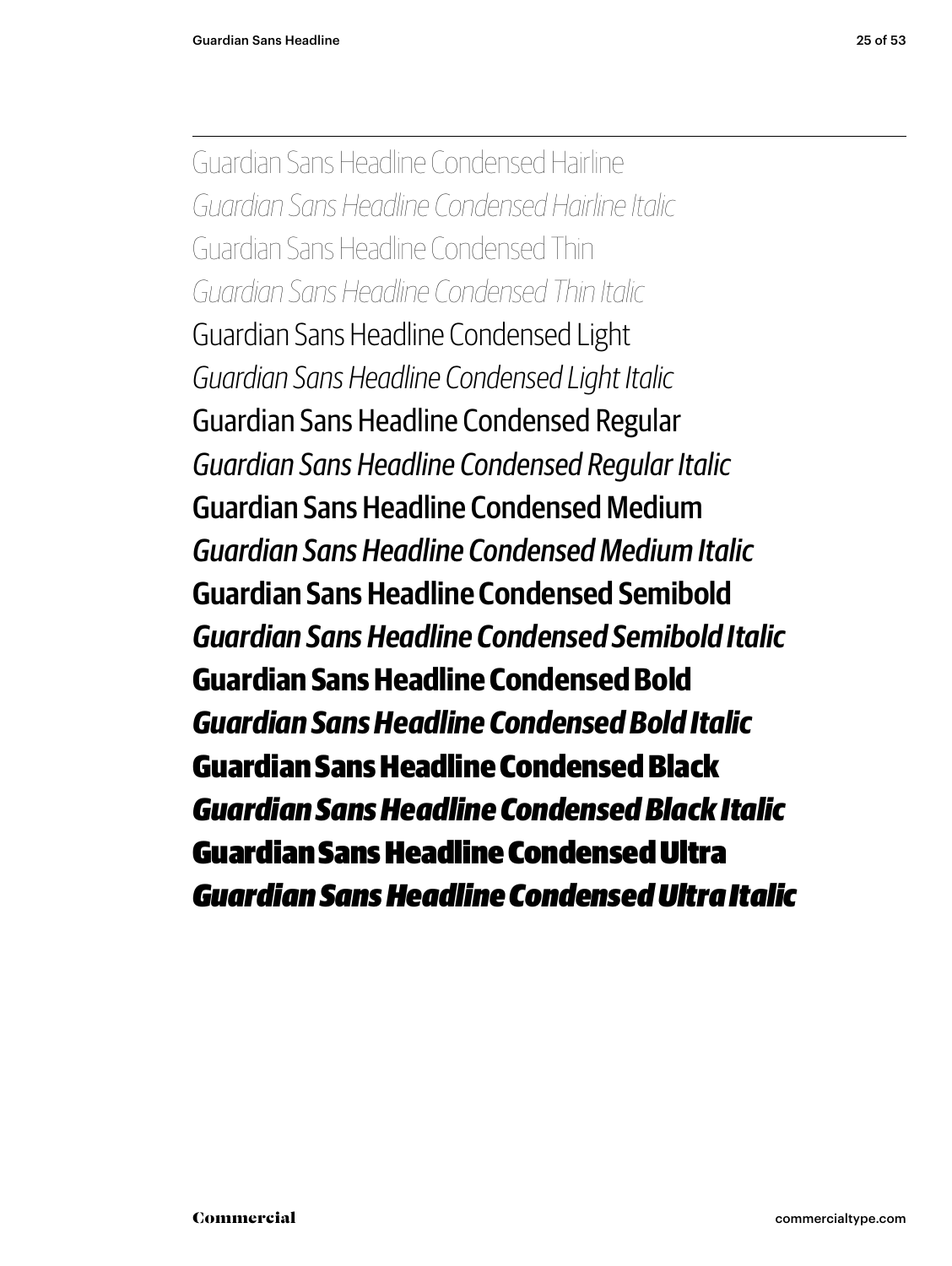## $|\negthinspace \rangle$   $|\negthinspace \rangle$   $|\negthinspace \rangle$   $|\negthinspace \rangle$   $|\negthinspace \rangle$ sans Headline condensed THIN, 60 pt sans Headline condensed HAIRLINE, 60 pt FMMFRM ULLIS HOUSE sans Headline condensed REGULAR, 60 pt SANS HEADLINE CONDENSED LIGHT, 60 PT [ALTERNATE g] **GNANO VARANO** EHOUSE BASIN sans Headline condensed SEMIBOLD, 60 pt sans Headline condensed MEDIUM, 60 pt [alternate l] **PAMENT ORIA TOWER** sans Headline condensed BLACK, 60 pt sans Headline condensed BOLD, 60 pt SENLANDE SANS HEADLINE **YAL** Arsenal

SANS HEADLINE CONDENSED BLACK 60 PT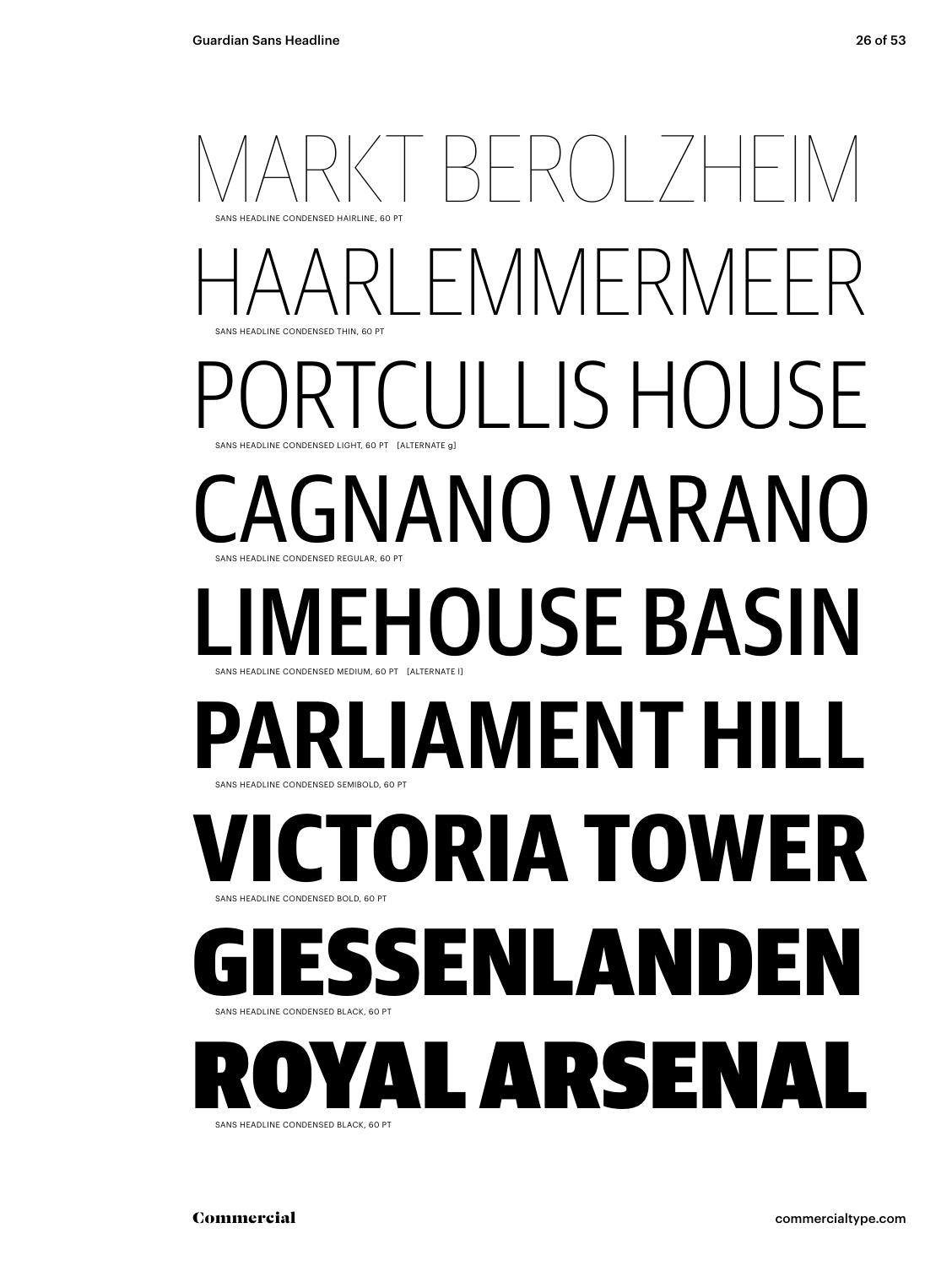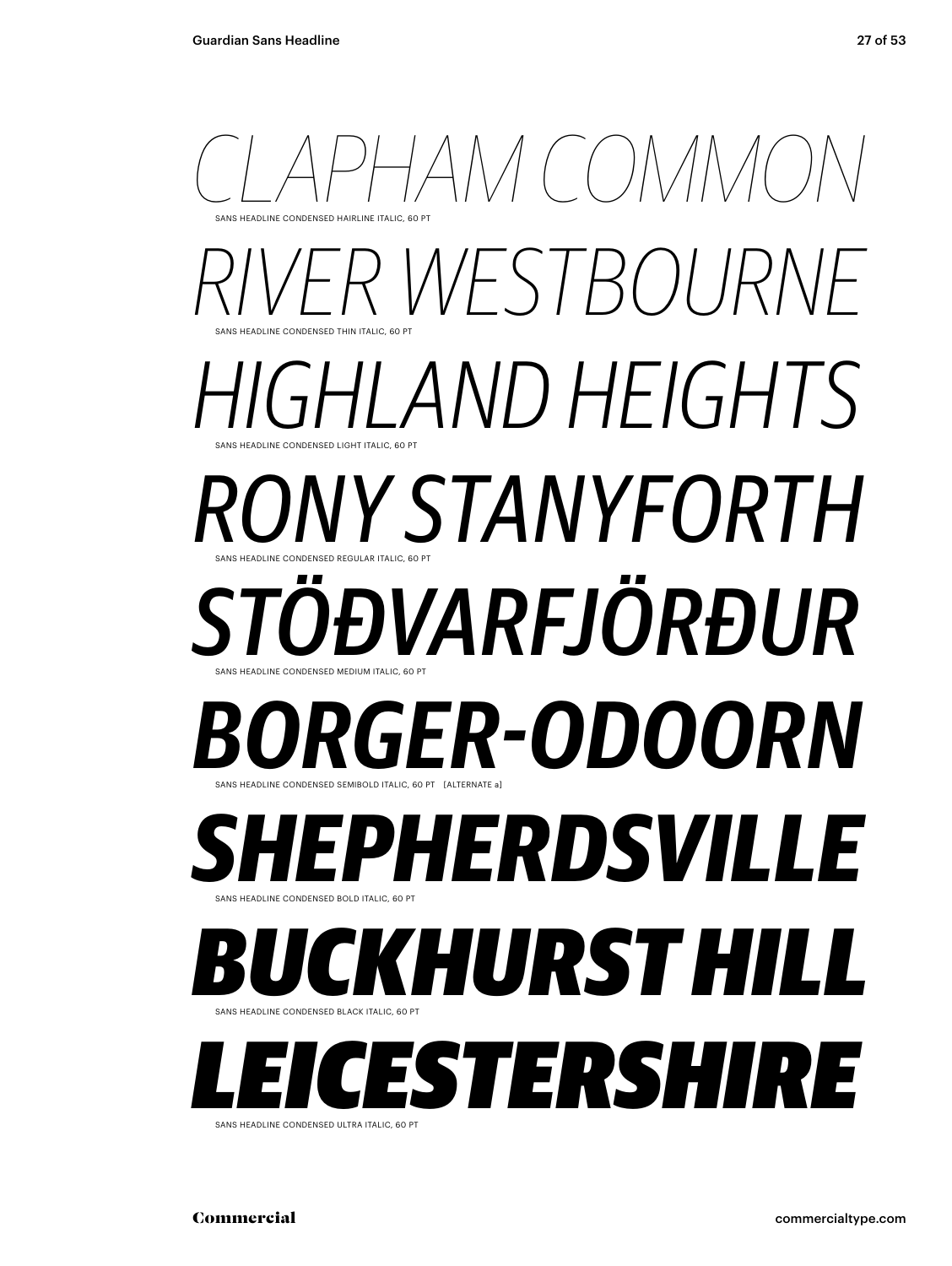# Louis Jacques Thénard sans Headline condensed THIN, 60 pt sans Headline condensed HAIRLINE, 60 pt Kensington & Chelsea aden-Württemberg sans Headline condensed REGULAR, 60 pt sans Headline condensed LIGHT, 60 pt [alternate g] Höfuðborgarsvæðið Max Skladanowsky sans Headline condensed SEMIBOLD, 60 pt sans Headline condensed MEDIUM, 60 pt [alternate l] **Glastonbury Thorn Haarlemmermeer** sans Headline condensed BLACK, 60 pt sans Headline condensed BOLD, 60 pt Etelä-Pohjanmaa Gaasterlân-Sleat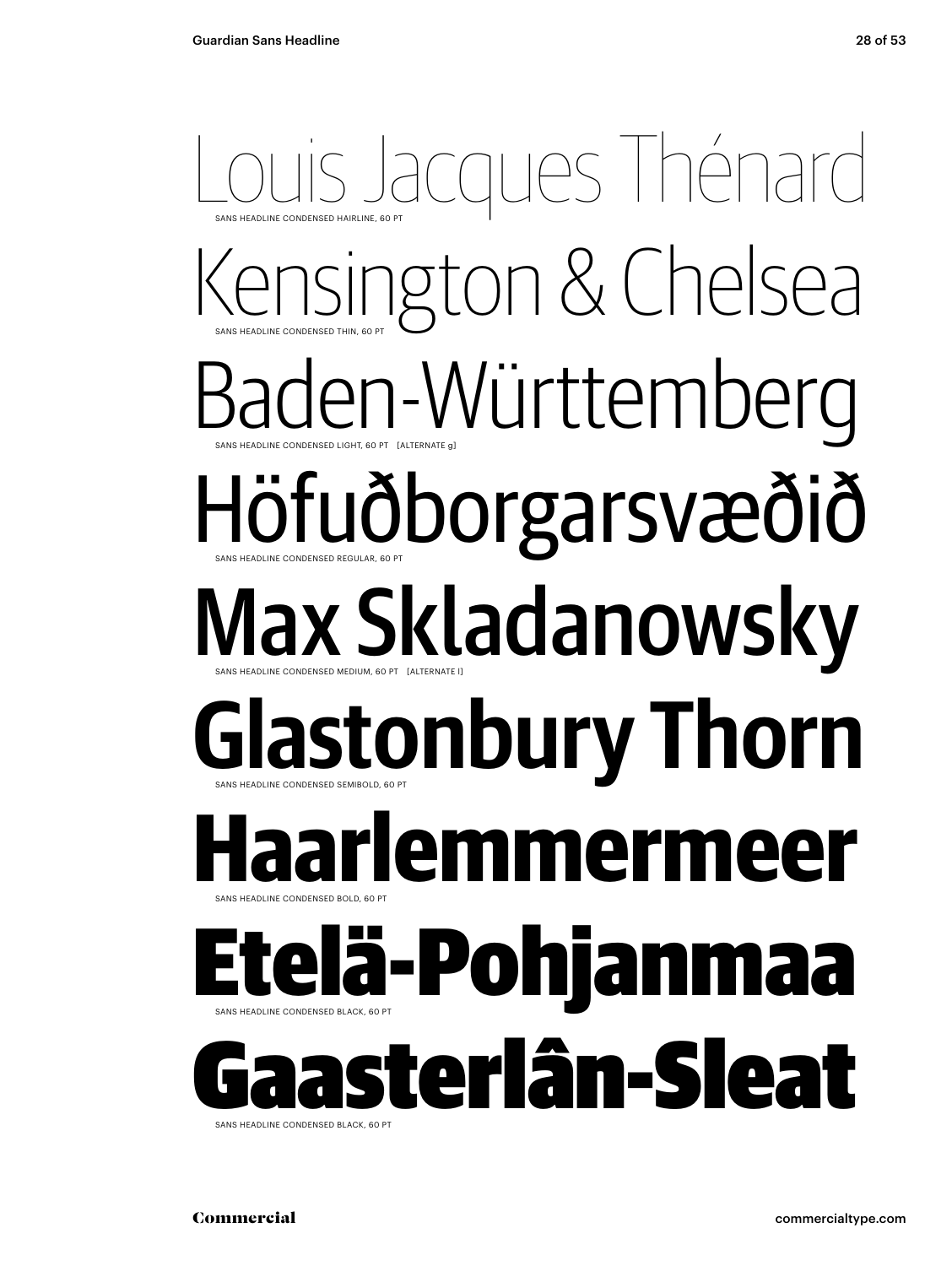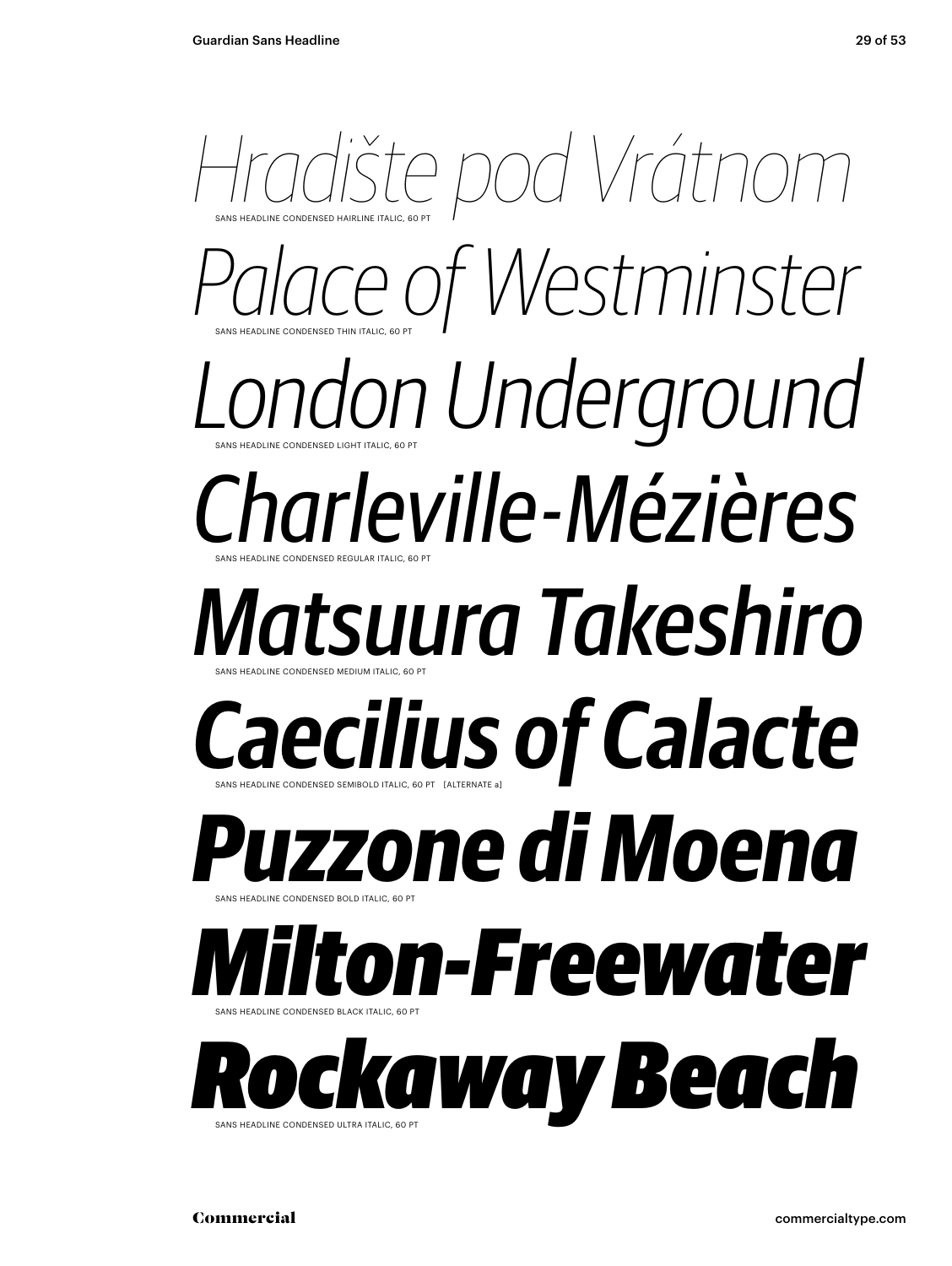# **Guardian Sans Headline X Condensed**

The most condensed family of the entire Guardian collection, Guardian Sans Headline X Condensed exaggerates the subtle squareness of the original design to maintain the humanist forms, but without sacrificing its economy. Useful in editorial situations, it truly turns Guardian Sans Headline into a major sans family.

#### **Published** 2012

**Designed by**

BERTON HASEBE WITH Paul Barnes & Christian Schwartz

**18 styles** 9 WEIGHTS W/ ITALICS

### **Features**

proportional lining figures proportional oldstyle figures fractions superscript/subscript

Creating a condensed version of a humanist sans serif is often a difficult proposition, because the round and friendly forms have a tendency to become ungainly and squashed. Guardian Sans Headline X Condensed introduces the slightest amount of flatness to the sides of curves, allowing them to fit together neatly while still feeling quite organic.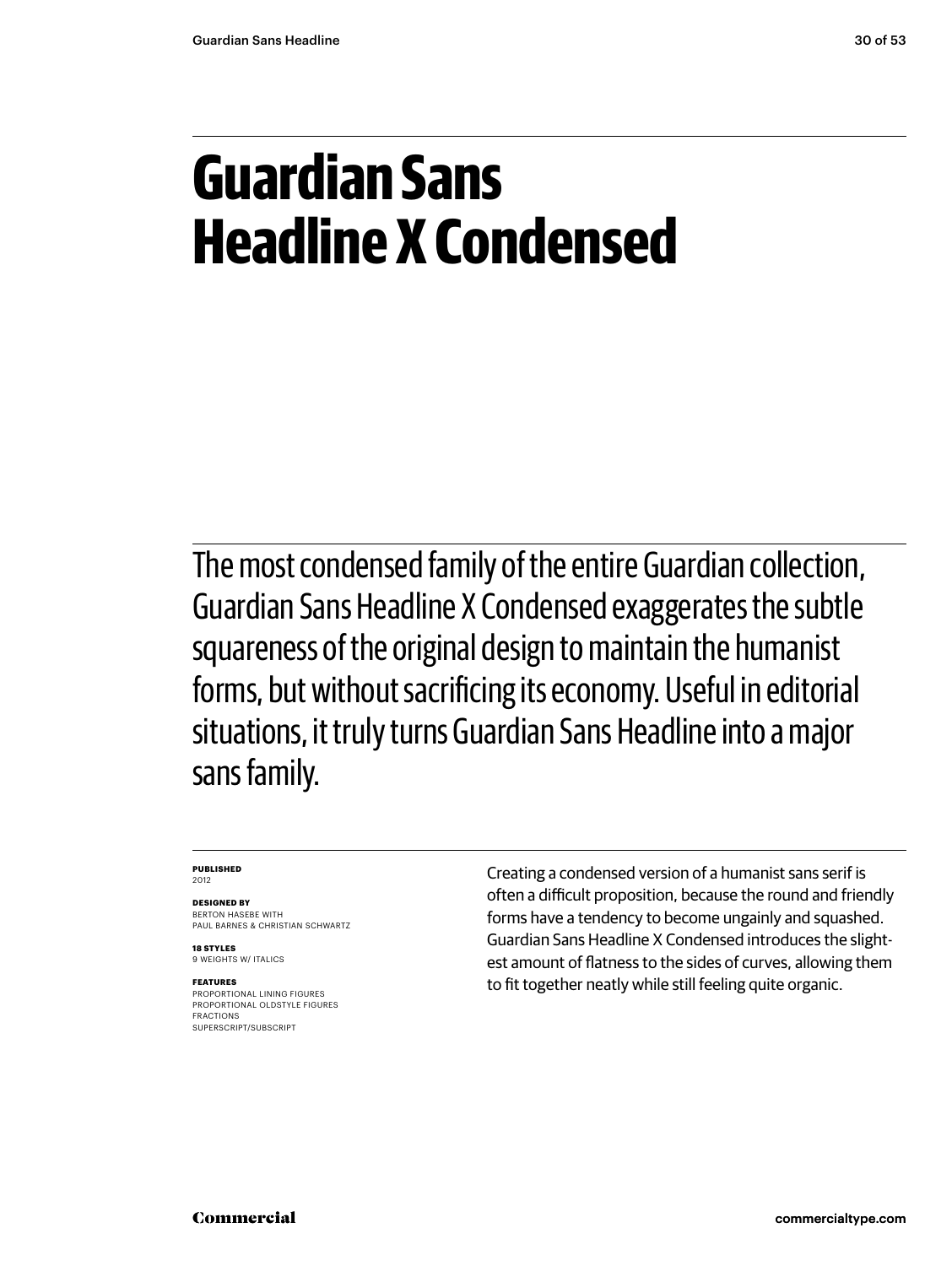Guardian Sans Headline X Condensed Hairline *Guardian Sans Headline X Condensed Hairline Italic* Guardian Sans Headline X Condensed Thin *Guardian Sans Headline X Condensed Thin Italic* Guardian Sans Headline X Condensed Light *Guardian Sans Headline X Condensed Light Italic* Guardian Sans Headline X Condensed Regular *Guardian Sans Headline X Condensed Regular Italic* Guardian Sans Headline X Condensed Medium *Guardian Sans Headline X Condensed Medium Italic* **Guardian Sans Headline X Condensed Semibold** *Guardian Sans Headline X Condensed Semibold Italic* **Guardian Sans Headline X Condensed Bold** *Guardian Sans Headline X Condensed Bold Italic* Guardian Sans Headline X Condensed Black *Guardian Sans Headline X Condensed Black Italic* Guardian Sans Headline X Condensed Ultra *Guardian Sans Headline X Condensed Ultra Italic*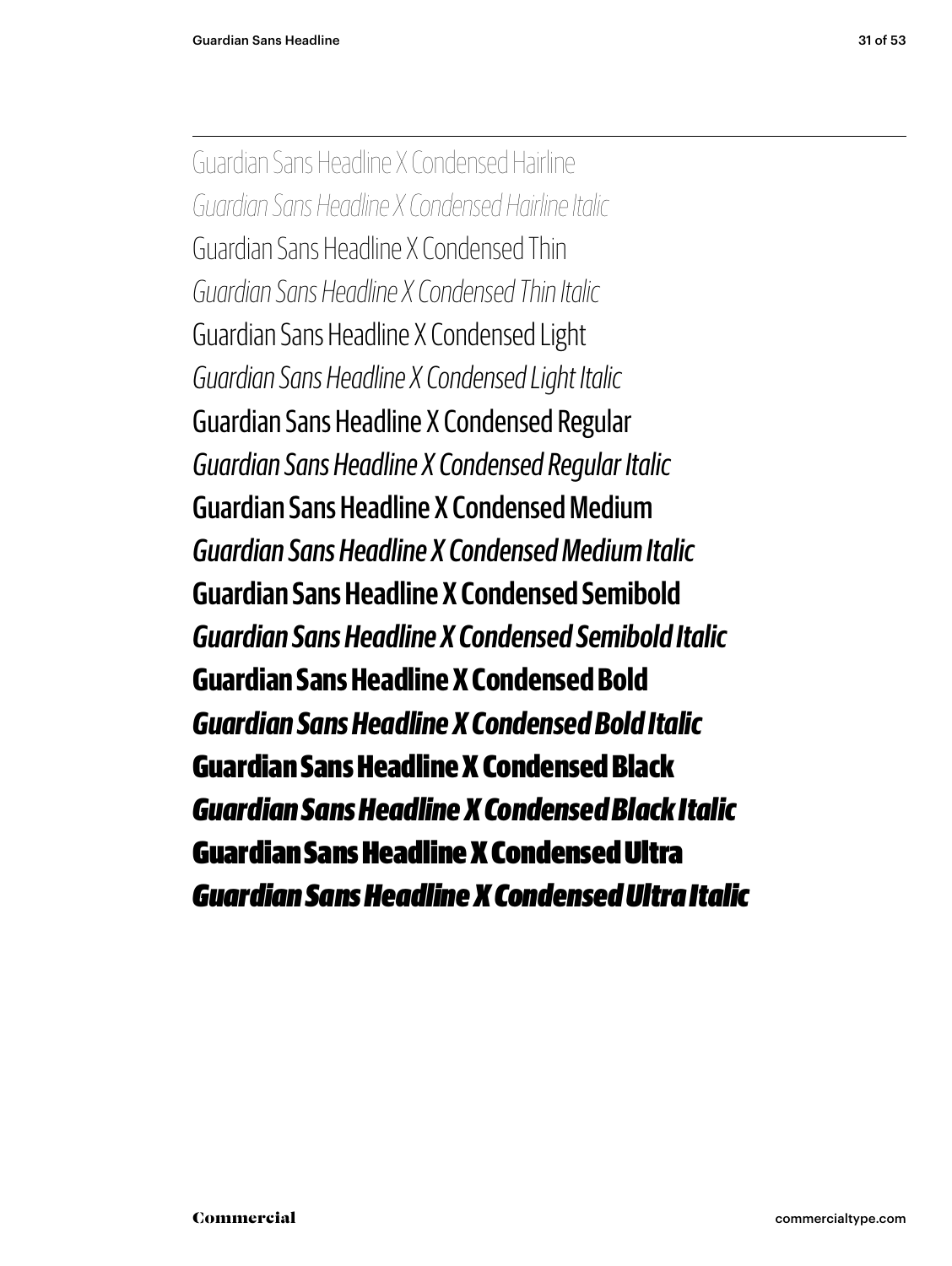## N & MANCHEST SANS HEADLINE Y CONDENSED HAIRLINE, 60 PT ERE DI SPINI sans Headline x condensed THIN, 60 pt CKER-NOOTDORP sans Headline x condensed LIGHT, 60 pt [alternate g] JUNTIES OF ICELAND sans Headline x condensed REGULAR, 60 pt ONCHENGLADBACH sans Headline x condensed MEDIUM, 60 pt **DDIE CALTHORPE** sans Headline x condensed SEMIBOLD, 60 pt **AN KARABATA** K sans Headline x condensed BOLD, 60 pt ENT SPRINGS sans Headline x condensed BLACK, 60 pt SANS HEADLINE X CONDENSED BLACK, 60 PT **ALBRANDSW**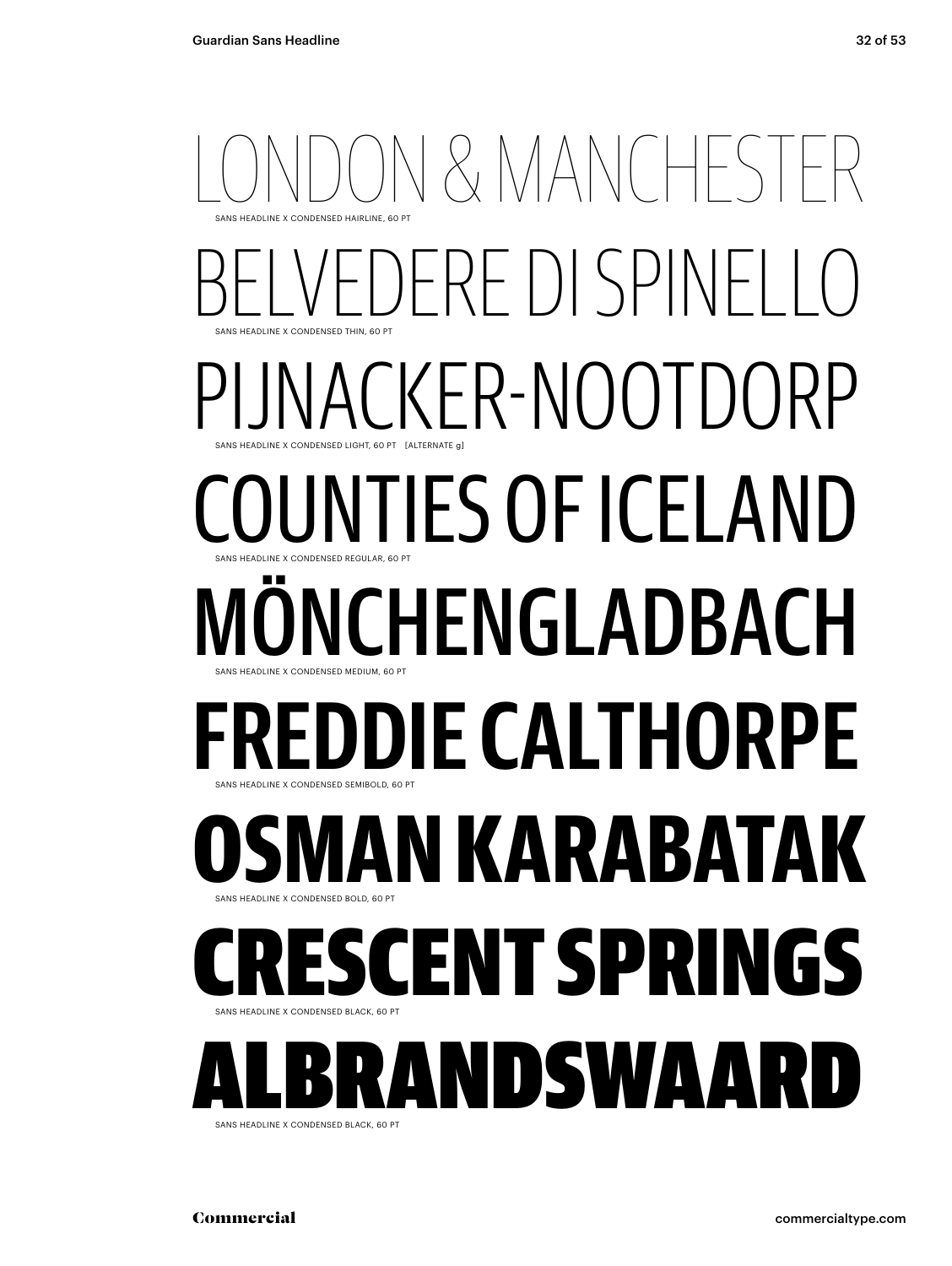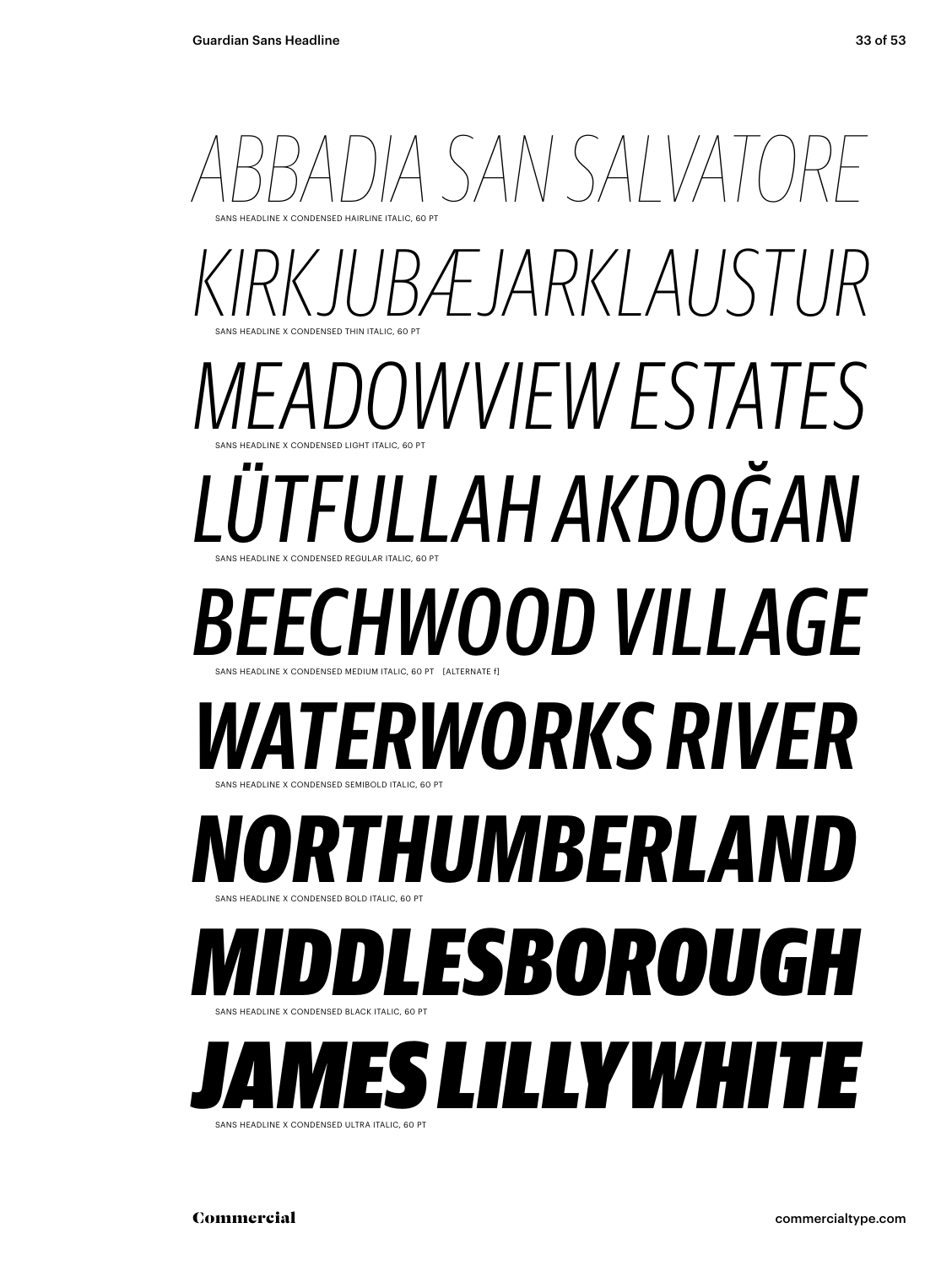## Garðabær to Sauðárkrókur sans Headline x condensed THIN, 60 pt sans Headline x condensed HAIRLINE, 60 pt Charles Frédéric Gerhardt Evoluzione Demografica Doesburg, Netherlands sans Headline x condensed LIGHT, 60 pt [alternate g] Jean-Louis Trintignant sans Headline x condensed SEMIBOLD, 60 pt sans Headline x condensed MEDIUM, 60 pt **Harrow & Wealdstone Aeschines Socraticus** sans Headline x condensed BLACK, 60 pt sans Headline x condensed BOLD, 60 pt eater Manchester SANS H ord-Pas-de-CalaisSANS HEADLINE X CONDENSED BLACK, 60 PT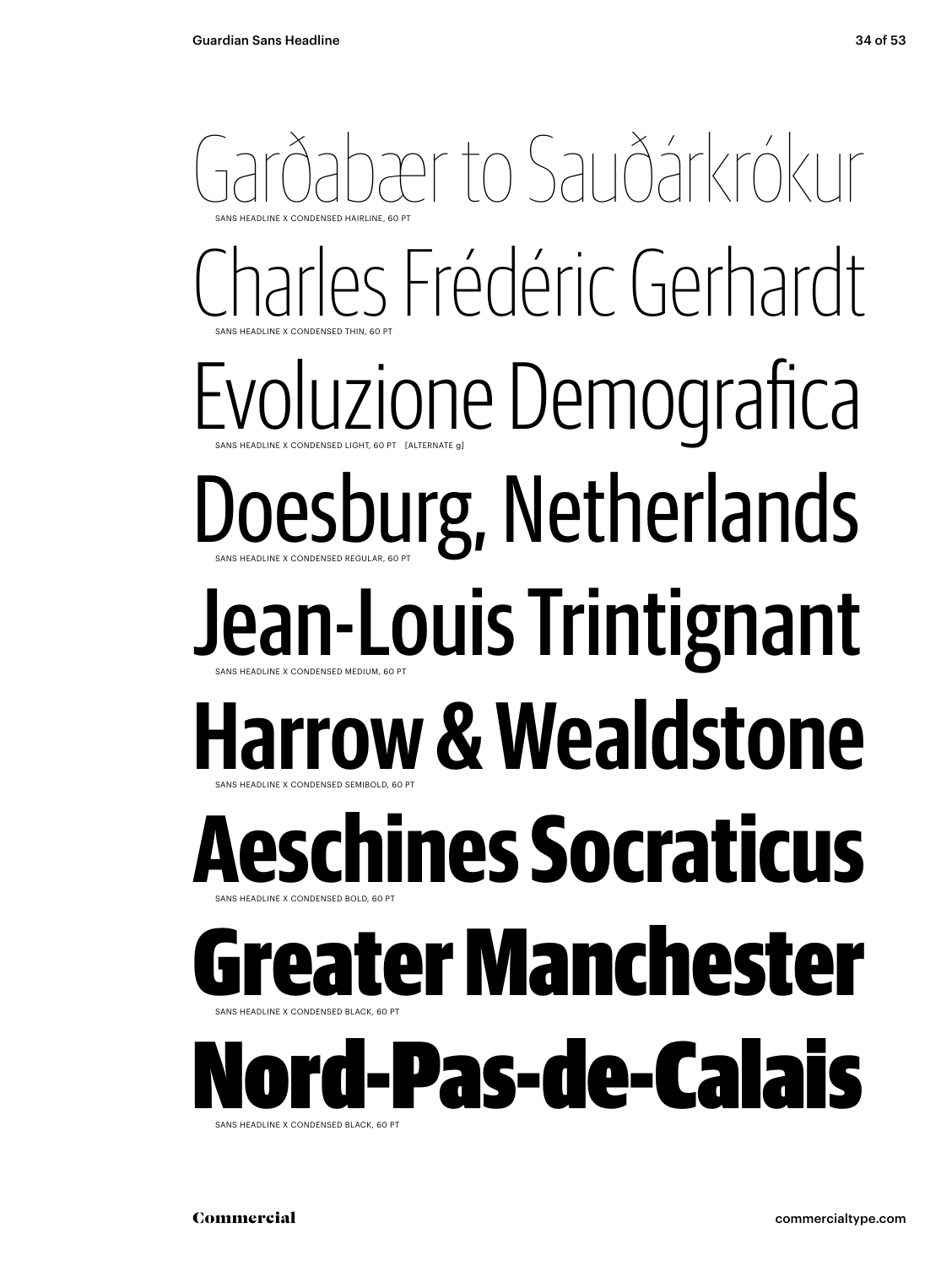